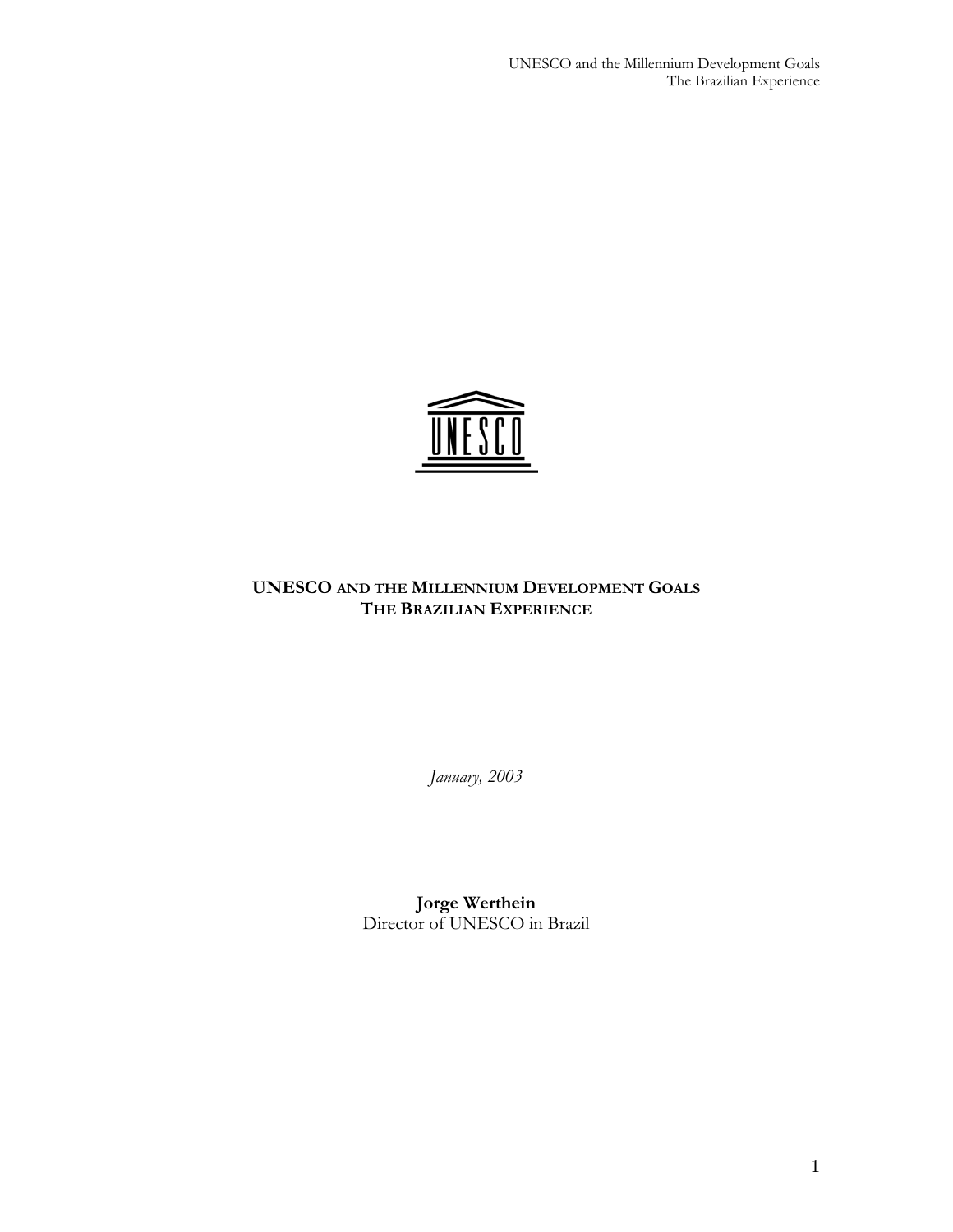*"Much remains to be done. But it is my clear sense that there is a positive will at large in the world to deal practically and productively with the EFA question. In this regard, we should not underestimate the strong impulse given by the Millennium Declaration. And Dakar itself, of course, was a remarkable reaffirmation of commitment by the entire international community. We must press on with determination and drive, keeping constantly in our mind's eye the needs of EFA's beneficiaries: the children, the young people, and the men and women whose lives will be enriched by basic education of good quality".*  **Mr. Koichiro Matsuura**, Director-General of UNESCO

## BR/2002/PI/H/6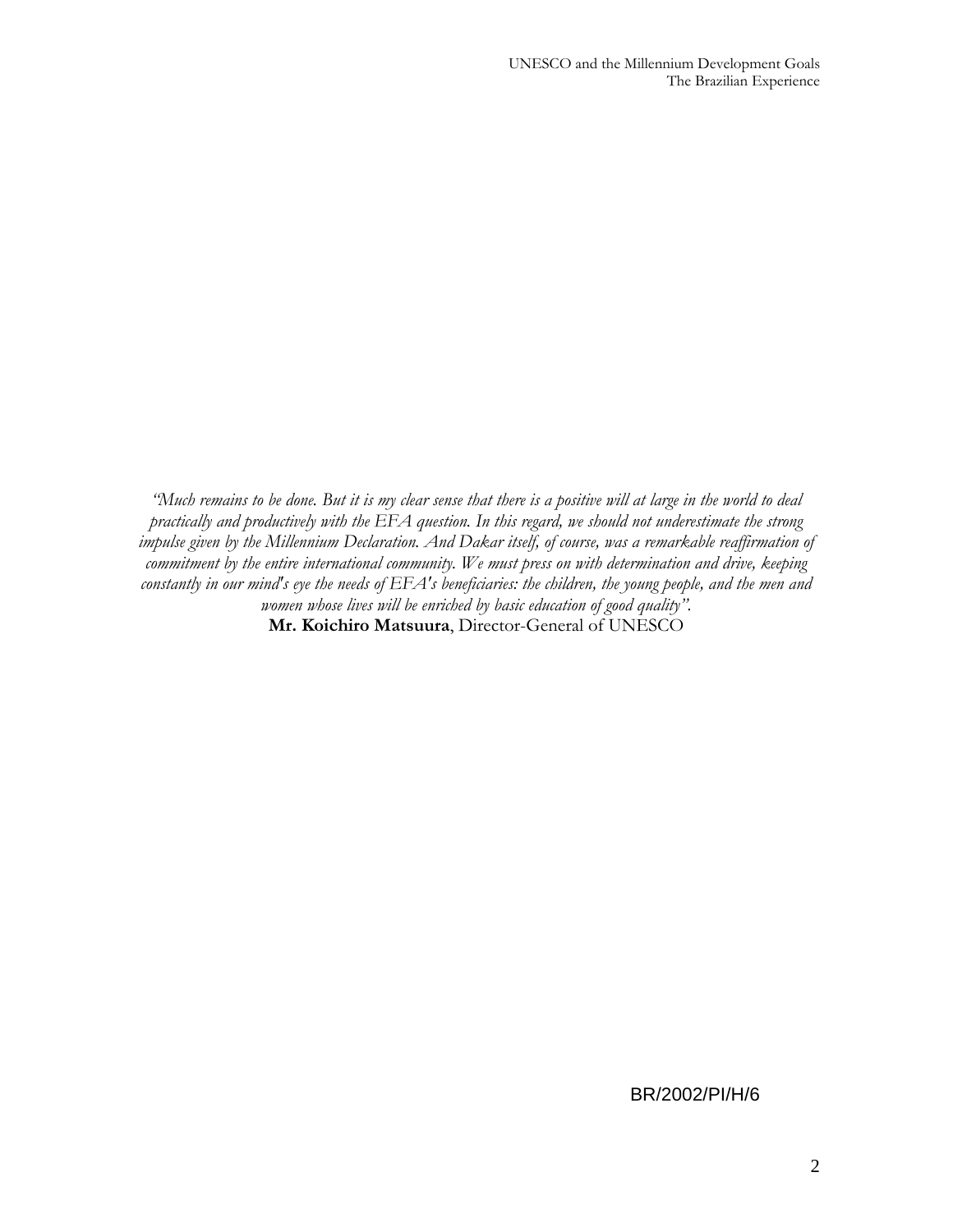#### **Introduction**

This paper briefly examines how UNESCO's strategy and the Millennium Development Goals can be integrated into a coherent framework. It does not intend to be neither exhaustive nor comprehensive in its scope, but rather to present some lessons and suggestions that coming from a country that is committed to meeting the MDGs, and from a Field Office that is in close contact with government authorities and social projects developed in Brazil.

#### **The Millennium Declaration and its Development Goals**

On 17 December 1998, the United Nations General Assembly approved resolution 53/202, convening the Millennium Summit of the United Nations, which was an integral part of the Millennium Assembly. The overarching theme chosen for the conference was "The Role of the United Nations in the twenty-first century".

The Summit took place from 6 to 8 September 2000, just before the opening of the  $55<sup>th</sup>$ Session of the General Assembly. Never before had so many Heads of State and Government attended an international conference: 147 were present in that occasion, in a total of 191 delegations. After three days of speeches and negotiations, the Heads of State and Government unanimously approved the Millennium Declaration.

The Millennium Declaration contains ambitious goals established by the member-States themselves, as a means to set some minimum standards of living for present and future generations. These consist of time-bound and measurable goals and targets for combating poverty, hunger, disease, illiteracy, environmental degradation and discrimination against women.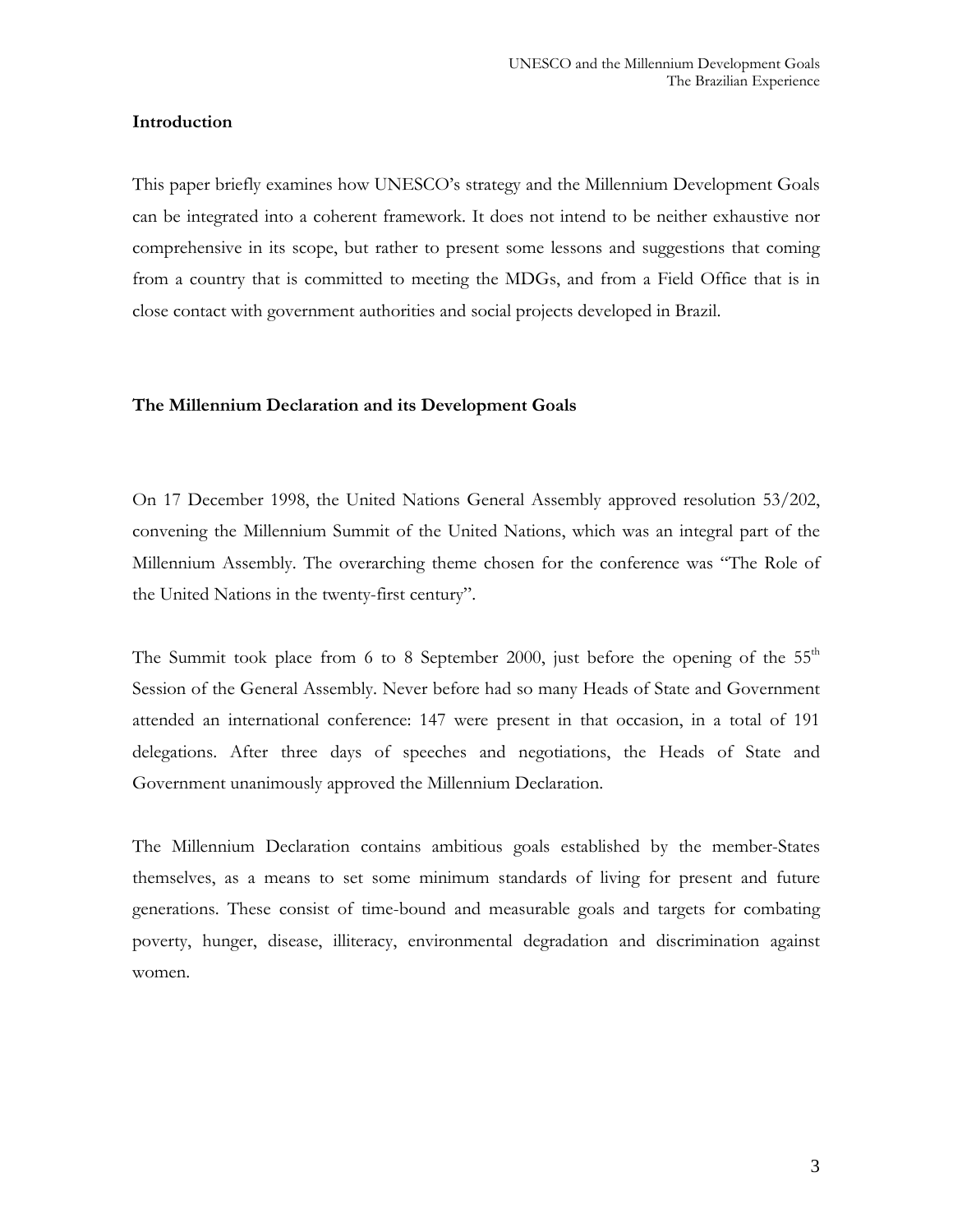**The Millennium Development Goals**

- **Halve extreme poverty and hunger;**
- **Achieve universal primary education;**
- **Empower women and promote equality between women and men;**
- **Reduce under-five mortality by two-thirds;**
- **Reduce maternal mortality by three-quarters;**
- **Reverse the spread of killer diseases, especially HIV/AIDS and malaria;**
- **Ensure environmental sustainability;**
- **Create a global partnership for development, with targets for aid, trade and debt relief.**

## **Follow-up and implementation of the Millennium Declaration**

Defining criteria for measuring the goals and assessing progress towards them was the main priority after the approval of the Millennium Declaration. In this process, the United Nations Development Group (UNDG) played a key role, gathering a number of UN-system agencies providing policy and programme support in areas such as poverty, sustainable development, good governance, etc. More than US\$ 5 billion are mobilized in resources for development.

The actions foreseen at global and national levels will be connected with one another for coherence and effectiveness but will be designed and implemented *primarily* according to the particular needs, opportunities and constraints prevailing at each level. This is to assure that MDGs be included in the agendas of global, regional and individual actors, according to the specific context in which they act.

Some particular actions are being developed in these two realms: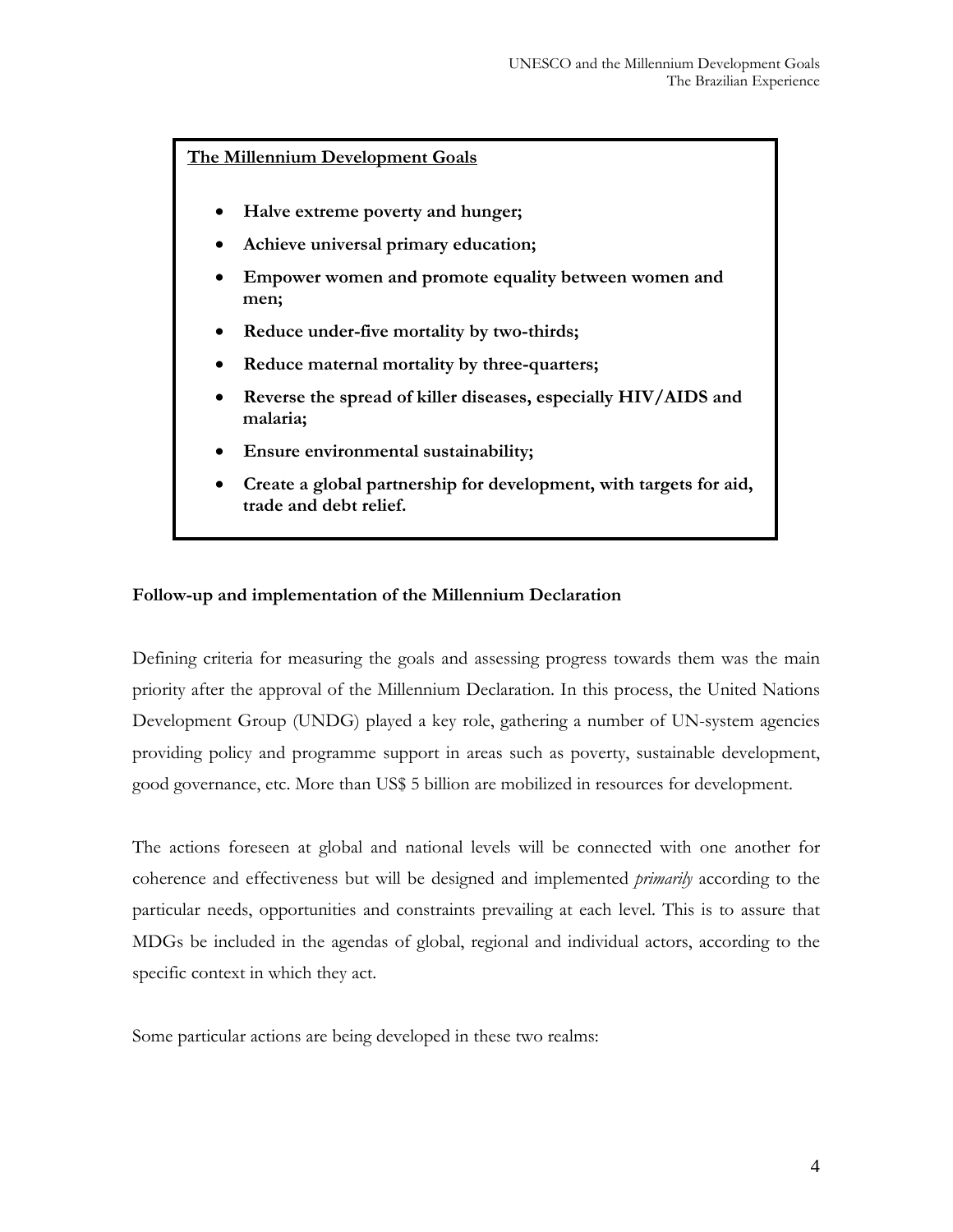#### *The Global Level*

- **a) Secretary-General Reports to the General Assembly:** The Secretary-General submits his Annual Reports on Progress towards implementing the Millennium Declaration. It counts on technical assessments of overall progress provided by the UN Department of Economic and Social Affairs (DESA), which collects the latest available statistics of the 18 targets for the MDGs.
- **b) Millennium Project:** the Secretary-General has appointed Professor Jeffrey Sachs as his Special Advisor, in charge of the Millennium Project (housed at UNDP Headquarters). Its major objective is to propose the best strategies for meeting the MDGs. This includes reviewing current innovative practices, prioritizing policy and institutional reforms, identifying means of policy implementation and evaluating financing options. The Project's analytical work will be conducted by 10 Task Forces (comprised of scholars, policy-makers and practitioners, with high-level participation of UN agencies), as well as a UN Expert Group (composed of a senior representative from each participating UN agency) and an International Advisory Panel (comprised of globally eminent persons with expertise in topics relating to MDGs).
- **c) Global Millennium Campaign:** a decentralized campaign structure was created, in order to promote awareness-raising activities regarding the importance of development assistance, trade opportunities, technology transfer, debt relief, etc. a Millennium Campaign Unit was created at UN Headquarters, concentrating its activities in three particular tasks: (i) disseminate data produced within the UN-system; (ii) forge connections between the global Millennium Campaign and other initiatives developed or supported by UN agencies; (iii) promote networking, consultation and partnershipbuilding among key actors.

#### *The Country Level*

**a) MDG Reports:** Along with monitoring at the global level through the Secretary-General's Reports to the General Assembly, following-up progress at the local level is a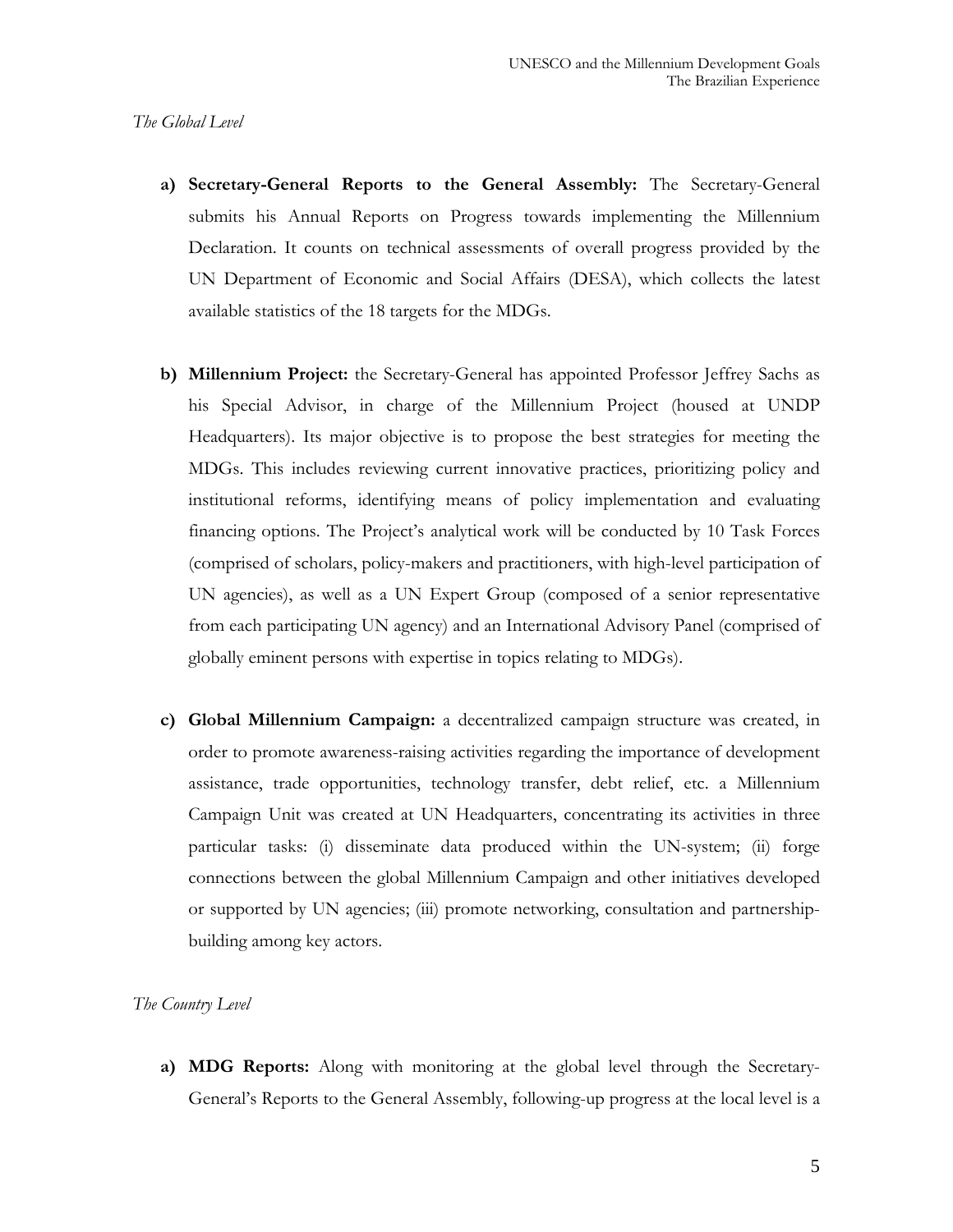major thrust within the MDGs strategy. These reports, apart from constituting valuable policy-planning documents for National Governments and local actors, work as advocators for the MDGs, bringing about the involvement of partners within the country, especially in what concerns the civil society and private companies. Furthermore, it customizes MDG targets in a common language and framework, allowing for comparisons and internalization of international recommendations. The MDG Report is based upon existing data and analyses, reinforcing the national character of the report, as well as providing for low-costs in this initiative.

UN Country Teams, led by the Resident Coordinator, assists in the preparation of the MDG Report, based on the following principles:

- (i) broad national ownership, based on close consultation and collaboration with all relevant institutions;
- (ii) full involvement of UN agencies, development banks and bilateral donors;
- (iii) recognition of data already collected, analysed and assessed through a consultative process among development partners;
- (iv) support to national capacity for data collection, analysis and application.
- **b) National Millennium Campaigns:** The same strategy devised globally for awarenessraising regarding MDGs can be constructed nationally, with the assistance of the Millennium Campaign Unit. UN Country Teams have a major role to play by:
	- (i) drawing attention to the MDGs through partnership-building and awareness-raising activities;
	- (ii) provide access to international experience and best-practice through the Millennium Campaign Unit;
	- (iii) reorienting the UN system's communication and advocacy efforts around the MDGs.
- **c) Operational Activities:** the UN system is certainly in a privileged position in what regards policy dialogue with national counterparts for the achievement of the MDGs. This gives the UN an opportunity to provide leadership at the country level, through direct contact with civil society organizations and political authorities, as well as using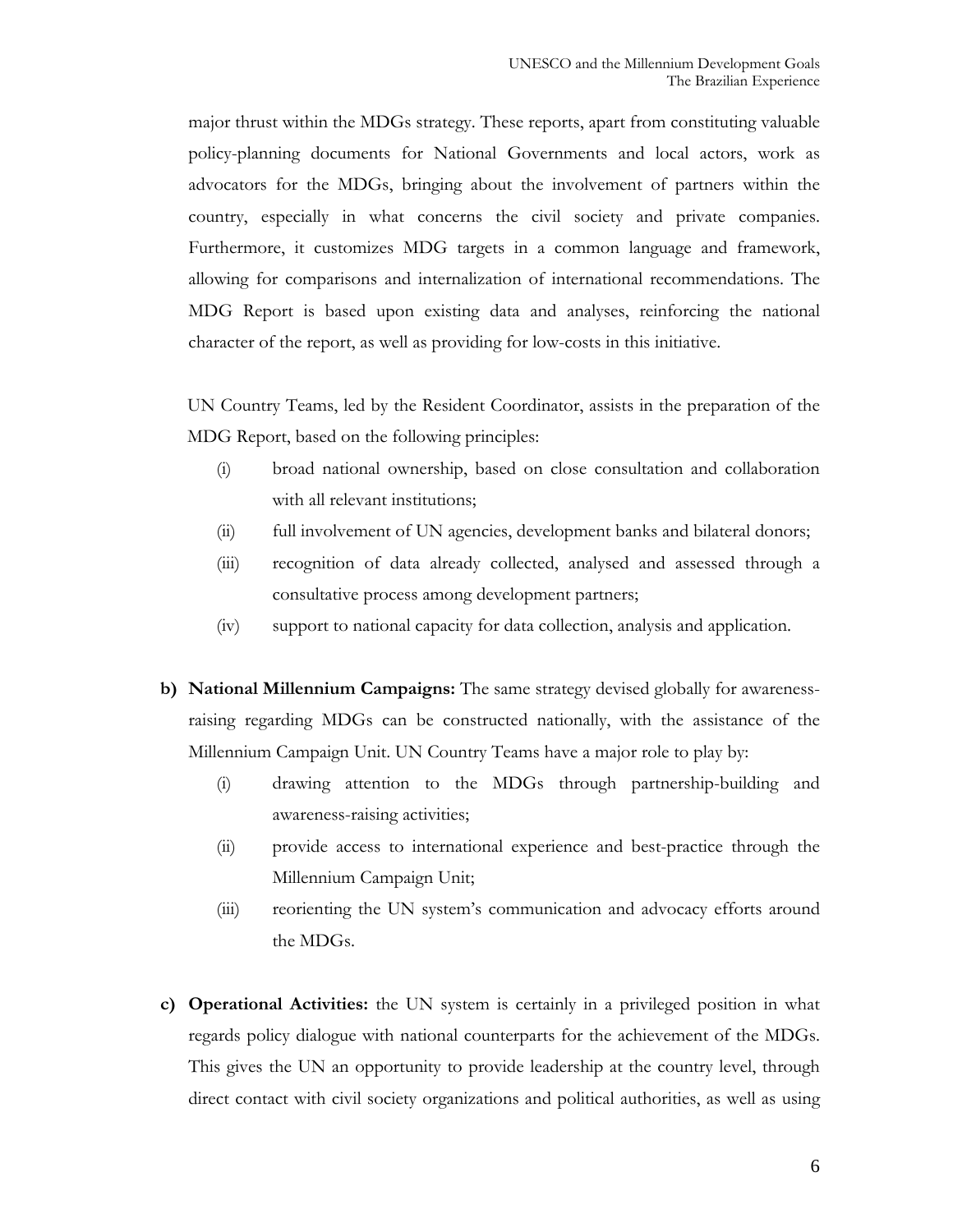its legitimacy to put forward the ideas it defends. A range of strategic actions within what is called "project cycle" can be give effect to the UN system's operational response:

- *a) Monitoring and Assessment:* The preparation of the first MDG Report at the country level should provide an overall map to understand where the country is positioned in what concerns the achievement of the MDGs. If the process for production of the Report is inclusive, chances are that a genuine national consensus is created around its results.
- *b) Formulation of National Strategies:* A close partnership between the UN system and the National Government must necessarily consider the issue of national ownership of MGDs. Local strategies to solve local problems is certainly one of the most important elements in achieving the MDGs, what does not preclude the sharing of international experiences. Nevertheless, adapting the global MDG strategy to each particular social, political, cultural and economic context is fundamental for its success.
- *c) Project Formulation and Implementation:* UN agencies usually co-operate with National Governments for the implementation of specific projects in their mandate areas. These technical co-operation projects are surely one of the most effective ways of incorporating the MDGs and their targets within national public policies. Furthermore, policy dialogue for the creation of new programmes directly connected to the achievement of the MDGs should be fostered by all UN-system organizations.

## **UNESCO's Participation at the Global Level**

UNESCO is closely participating in the global strategy for strengthening and implementing the MDGs, by participating in the main decision-making forums created within the UN-system for that purpose. Apart from being a member in the United Nations Development Group (UNDG), which is chaired by the UNDP Administrator, UNESCO has a seat in the UNsystem Chief Executives Board, helping define major guidelines for the implementation of the MDGs.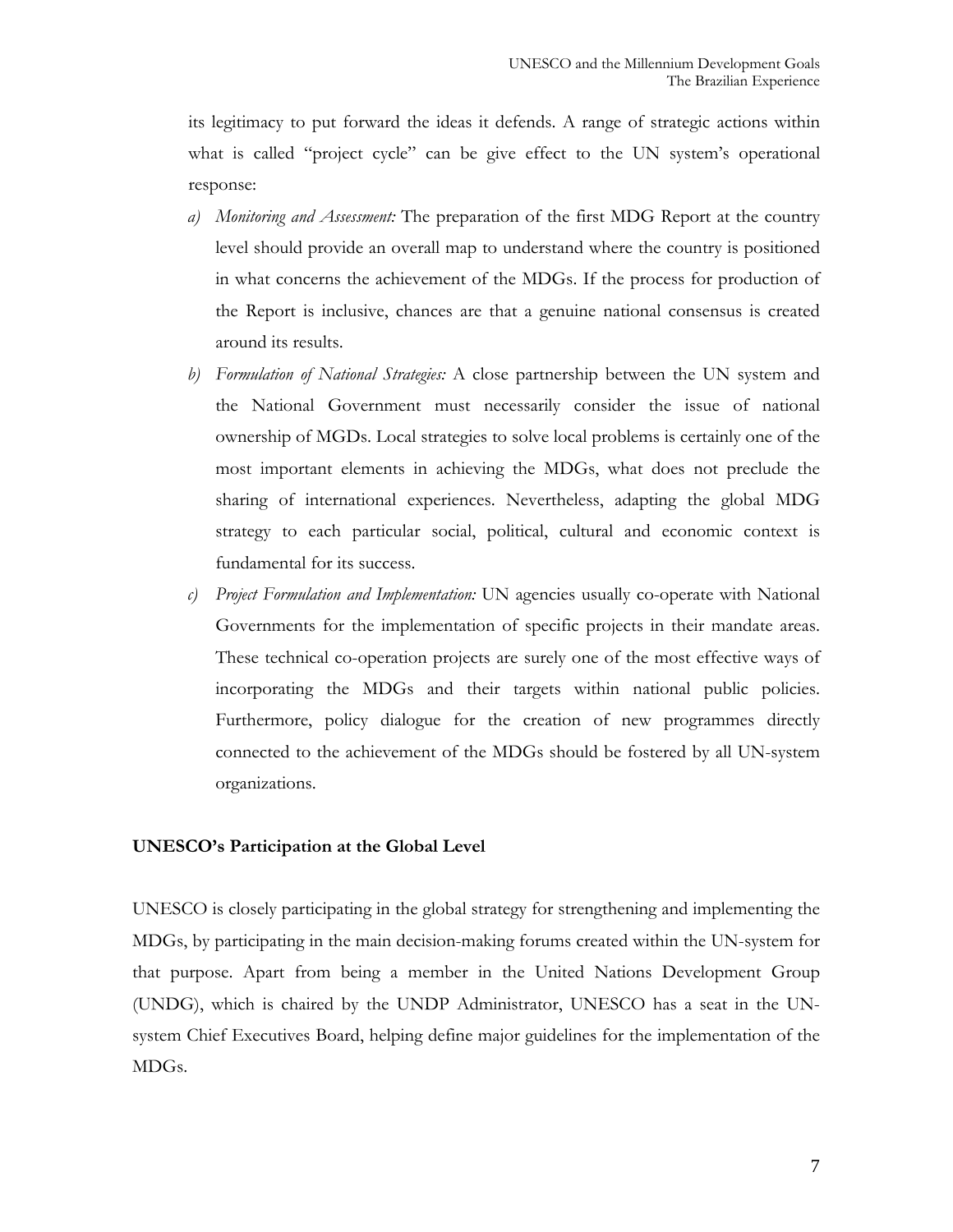The implications of the MDGs for UNESCO are manifold. It certainly affects the Organization's programme and budget for the upcoming years. An internal task force on the MDGs chaired by the Director of the Bureau of Strategic Planning has been created, gathering members from virtually all UNESCO sectors. The suitability of UNESCO's medium- and long-term strategies for achieving the MGDs was one of the key topics addressed in the first meetings.

Although UNESCO staff recognized that many important issues advocated by the Organization were lacking in the Millennium Declaration (e.g. the word "science" is not mentioned in that document at all), most of the MDGs come from international conferences organized or sponsored by UNESCO (e.g. the "achieve universal education" goal has been agreed by member-States of the Dakar summit in 2000). In fact, even though UNESCO's draft programme and budget for 2002-3 has not been prepared in close connection with the MDGs, it bears an overwhelming resemblance with those goals. Below is a brief synthesis of how the MDGs are related to the Major Programmes contained in 31 C/5.

#### *Goal 1 – Eradicate extreme poverty and hunger*

One of the major strategies envisaged by 31 C/5 was the cross-cutting theme of eradicating poverty, with actions developed by all sectors. Education is seen as the major way to overcome situations of poverty and social exclusion. The Dakar Framework for Action recognizes that "accelerated progress towards education for all is a pre-condition of meeting international development targets for poverty reduction and vital for reducing inequalities between and within societies". The UN General Assembly itself has called upon UNESCO to promote the inclusion of education in anti-poverty strategies (UNGA resolution A/55/586).

The Social and Human Sciences Sector (SHS), moreover, is developing a number of initiatives within this cross-cutting theme. Apart from local actions in the Commonwealth of Independent States, the Arab world, African countries and East Asia, directly financed by the regular programme, some overall projects are currently being implemented: "Advocacy campaign on poverty eradication"; "Breaking the cycle of poverty among marginalized youth"; "Building capacities to deal with poverty eradication", etc.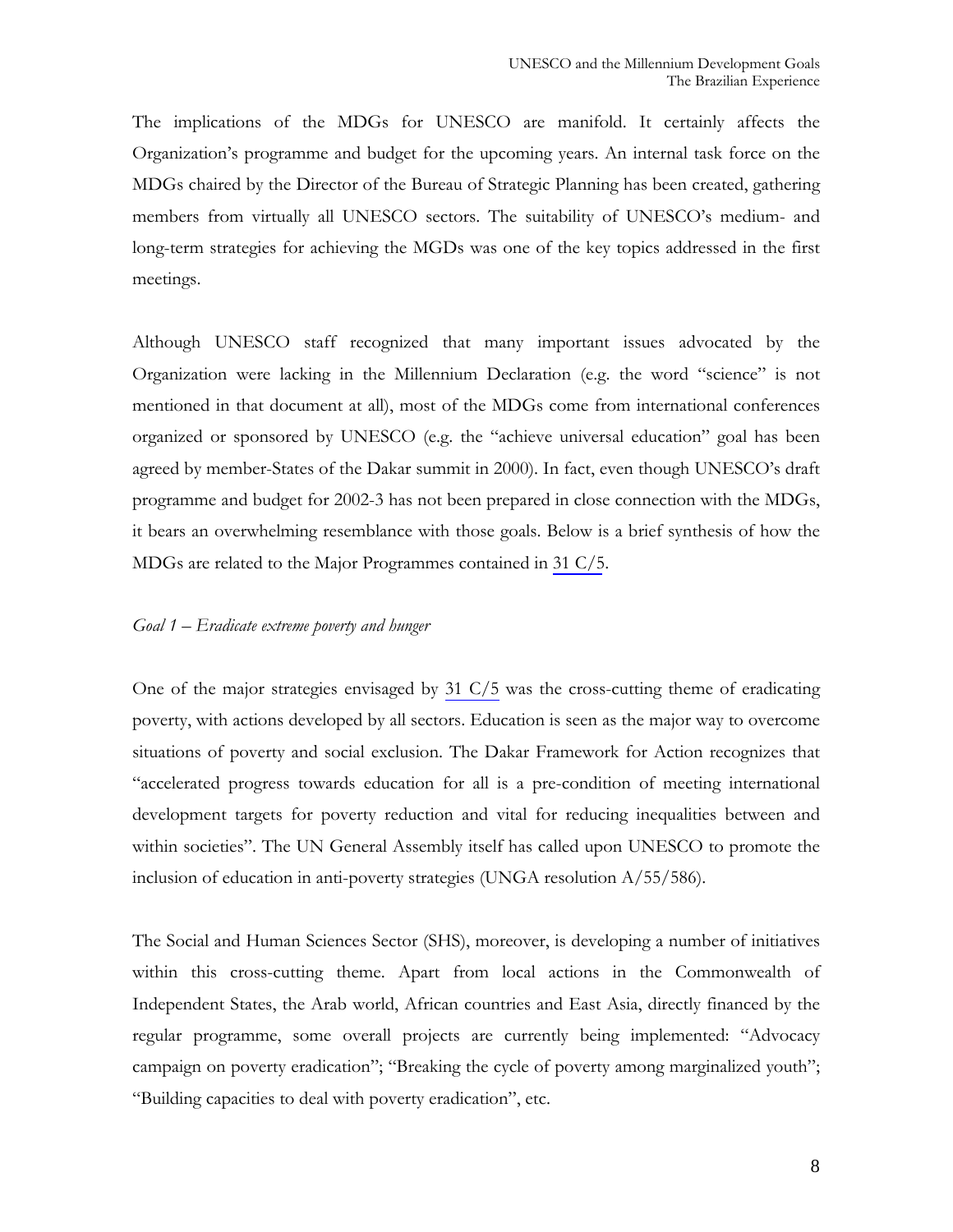Other initiatives related to the eradication of poverty are also developed by other in-house sectors.

## *Goal 2 – Achieve universal primary education*

UNESCO's first Major Programme is Education, focusing on a follow-up to the World Education Forum, held in 2000. *Basic education for all* has been designated as the principal priority for 2002-3 (resource allocation increased by 41.7%). According to 31 C/5, "the urgency of action regarding the achievement of basic education for all is based on the view that, as we enter the twenty-first century, the denial of anyone's right to education  $(...)$  is fundamentally unacceptable".

UNESCO has closely assisted member-States around the globe to prepare their national education strategies and the Education for All action plans. This close cooperation at the local level has certainly contributed to the increasing coverage-rates for education in some parts of the world, especially in East Asia and Latin America.

The creation of the E-9 Programme is yet another initiative within the scope of Education for All, gathering nine high-population countries in the developing world, in order to discuss the major issues within Education for All.

## *Goal 3 – Empower women and promote equality between women and men*

Promoting and protecting the rights of the women is certainly one of the main strategic thrusts within UNESCO's mandate. UNESCO counts on a division on *Women and Gender Equality*, within its Bureau for Strategic Planning. This division aims to forge the inclusion of gender issues within UNESCO's main programmatic areas, as well as working as a clearing-house for the production of gender-related knowledge and distribution of publications on this theme (especially in what concerns the dissemination of the *Convention on the Elimination of All Forms of Discrimination against Women*).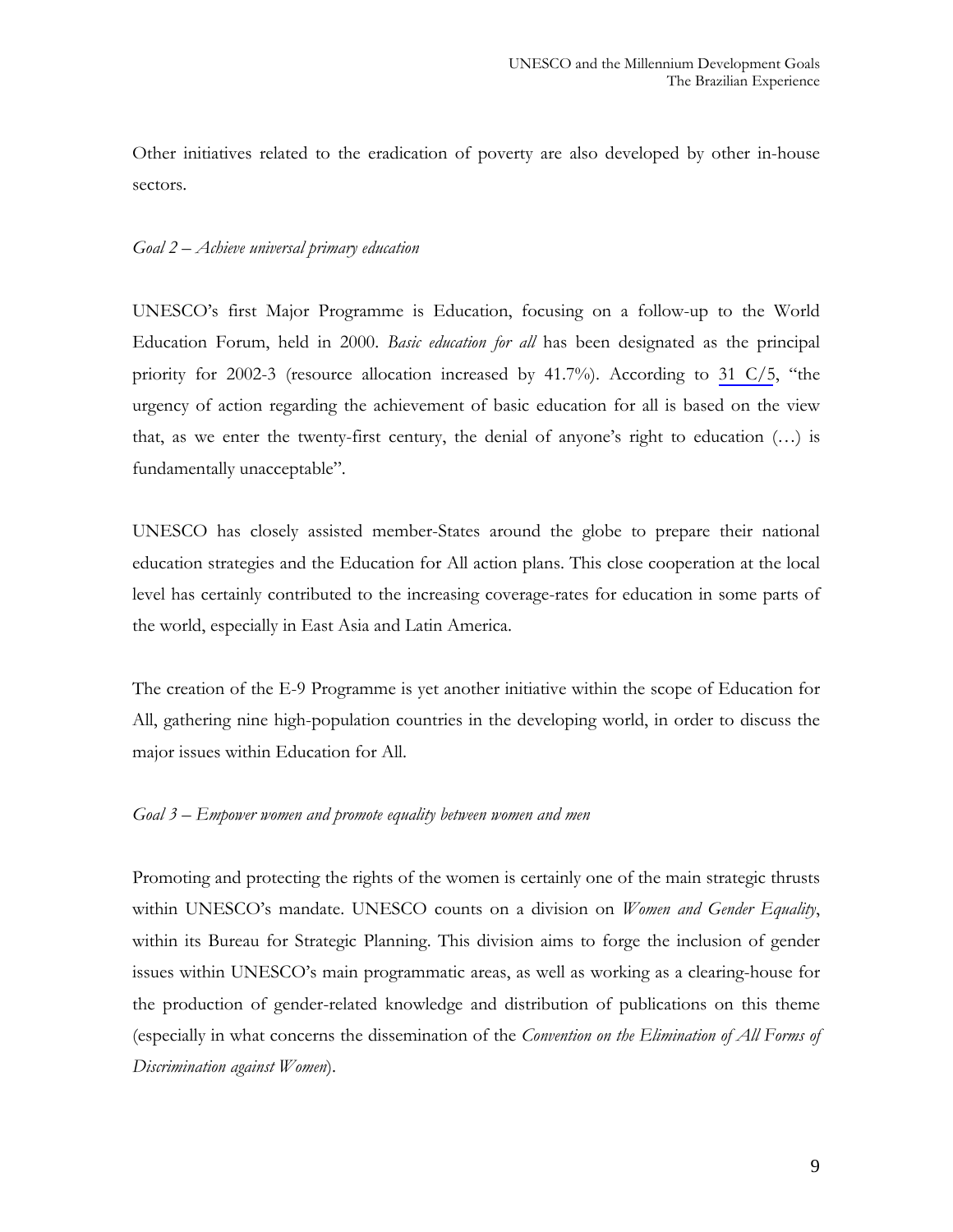The drafting of UNESCO's Programme and Budget for 2002-2003 (31 C/5) established Programme III.2 concerning the *Promotion of human rights, peace and democratic principles* within the Social and Human Sciences sector. UNESCO has participated in a series of international conferences on human rights since 1997, encouraging the adoption and implementation of national human rights plans of action.

Furthermore, within the Education Sector, UNESCO is following-up the goals established by the Dakar Framework for Action, regarding the provision of equal access to primary education for boys and girls. This goal is being disseminated by UNESCO field offices around the world, which are working in partnership with National Governments for the formulation of their National Education Plans. In this regard, UNESCO has been actively participating in the United Nations Girls' Education Initiative (UNGEI), launched in conjunction with the World Education Forum (April, 2000).

## *Goal 4 – Reduce under-five mortality by two-thirds* and *Goal 5 – Reduce maternal mortality by three-quarters*

The reason for these two goals to be considered together is that tackling them require a common effort in preventive education. UNESCO is positive that the most cost-effective means to diminish both child and maternal mortality is by educational activities, promoting awareness-raising of mothers regarding their own health and that of their children.

One major example of the importance given by UNESCO to this sort of initiative is *Main line of action 4, Preventive education in response to the HIV/AIDS pandemic*, within Programme I.2 of 31 C/5. HIV/AIDS projects around the world are closely associated with the reduction of both mother and children mortality, especially when they are linked to primary health care. UNESCO develops a number of initiatives in this regard, including policy research conducted by IIEP and Field Offices around the globe, preventive education in schools, etc.

Furthermore, one should also consider the importance of technical and vocational education, especially in what concerns the training of personnel involved with health care (with emphasis on primary care, child and maternal health), making them qualified to address preventive issues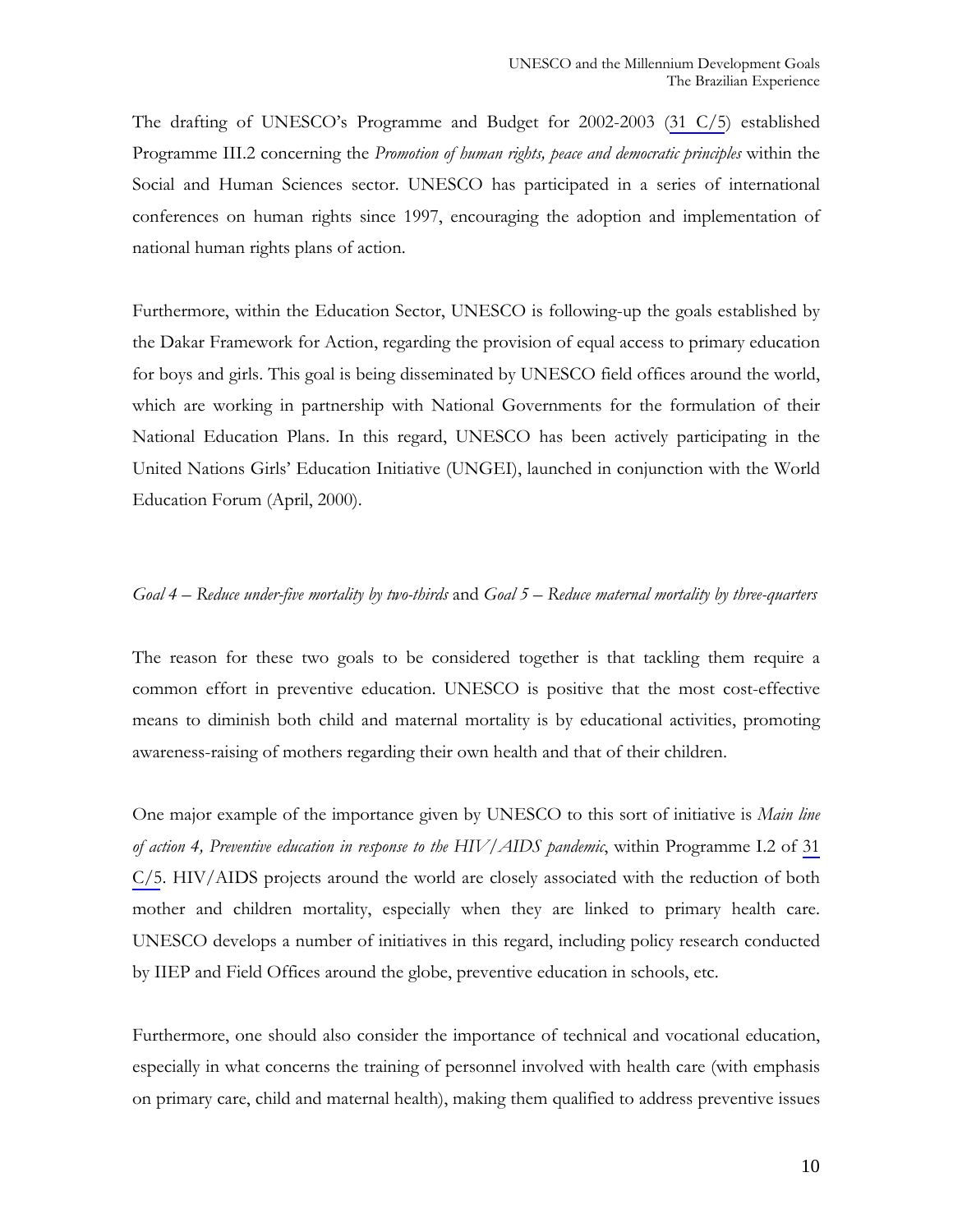that strengthen a participatory approach for health, helping account for the diminishment of child and maternal mortality.

## *Goal 6 - Reverse the spread of killer diseases, especially HIV/AIDS and malaria*

As previously mentioned, HIV/AIDS preventive-activities compose one of the most important strategic thrusts for UNESCO nowadays. Globally, UNESCO is one of UNAIDS's key partners, working with preventive and health education. The Organization committed itself to including the fight against HIV/AIDS as one of its highest priorities in the follow-up to the Dakar World Education Forum.

UNESCO assists Member States in identifying and supporting appropriate community actions in the implementation of HIV/AIDS preventive education programmes and projects, especially in what concerns the reviewing of preventive education strategies, assessing their effectiveness, as well as the dissemination of best practices and international experiences.

## *Goal 7 – Ensure environmental sustainability*

Commitment to the preservation of our common environment has been one of UNESCO's top priorities over the last years. The Science Sector within UNESCO has been conducting a number of programmes that positively help member-States to achieve sustainable practices in their use of the environment.

Even though the Millennium Declaration contains no mention to the word "Science", many projects developed by UNESCO and related to this theme greatly contribute to ensure environmental sustainability for future generations.

Some specific Programmes developed by UNESCO deserve special emphasis:

- *Promoting sustainable and renewable energies through the World Solar Programme 1996-2005*
- *International Hydrological Programme*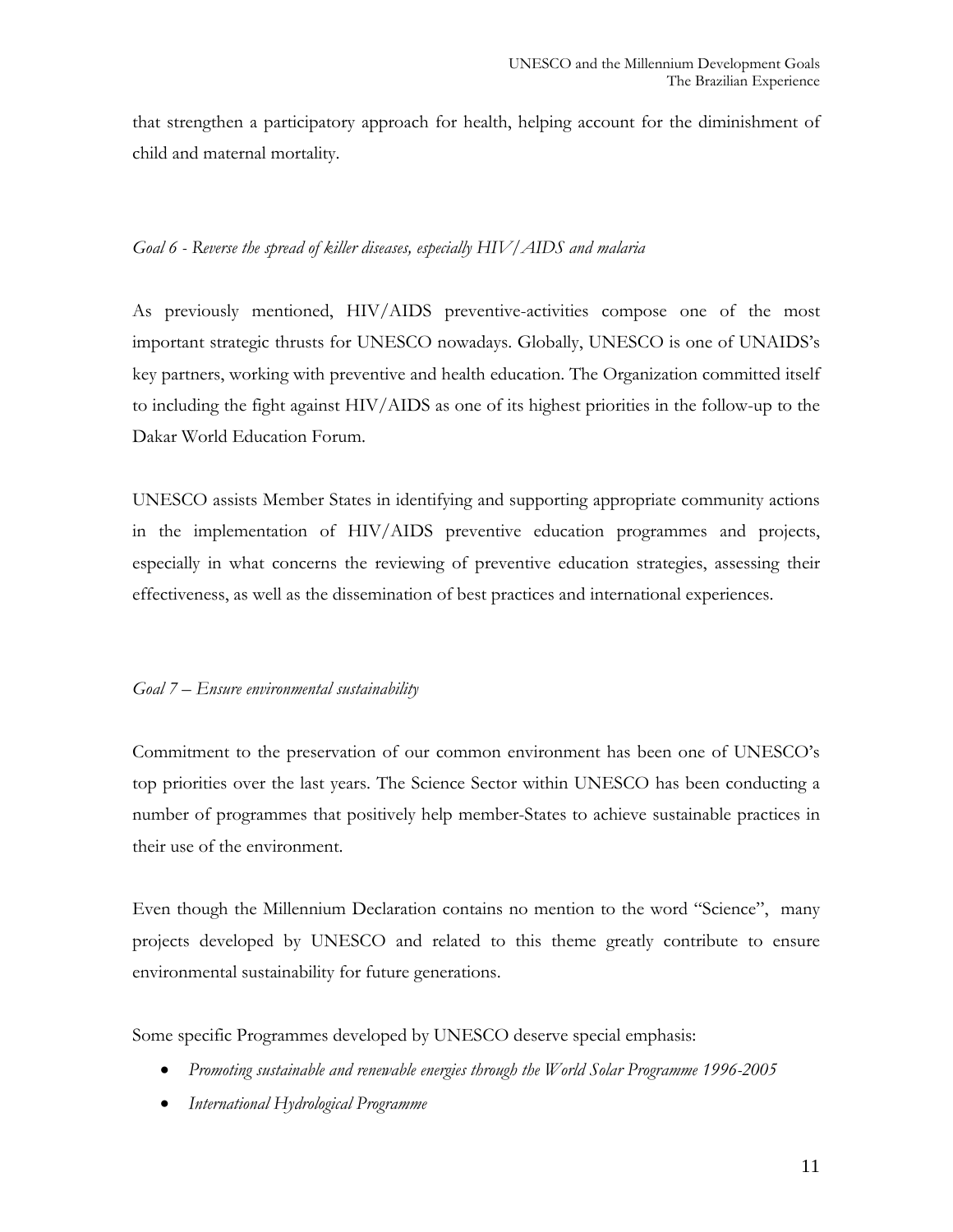- *Man and Biosphere Programme*
- *UNESCO Intergovernmental Oceanographic Commission*

Furthermore, one should mention that the whole Programme II.2 of 31 C/5 is related to "Sciences, environment and sustainable development". Within it, UNESCO develops actions related to water interactions and social impacts, preservation of biosphere reserves, capacitybuilding activities in ecosystem management, sustainable living in coastal regions, etc.

## *Goal 8 –Create a global partnership for development*

UNESCO contributes to the achievement of this goal in many ways. Embedded in this goal is the idea put forward by the Organization that the concept of development cannot be understood if one does not focus on sustainable social development. The whole range of programmes and projects developed by UNESCO try to address this issue. They are based on the premise that economic development alone is not enough: in order to be effective, developmental policies must reach those in need, providing for minimum standards of living among local communities.

The wide range of field offices representing UNESCO at the local level can also foster this "global partnership for development". Firstly, they help us implement the idea of "thinking globally, acting locally", considering the specificities of each local community. Moreover, the promotion of south-south co-operation seems to be an effective way of promoting social development in the poorest countries, counting on experiences and best practices of similar social contexts.

#### **UNESCO's participation at the Country Level: The Brazilian Experience**

Although the global strategy has given thrust to the promotion of the MDGs at the international level, their achievement and implementation can only occur if one acts locally. MDGs are, after all, global indicators that encourage and influence national developmental policies and indicators.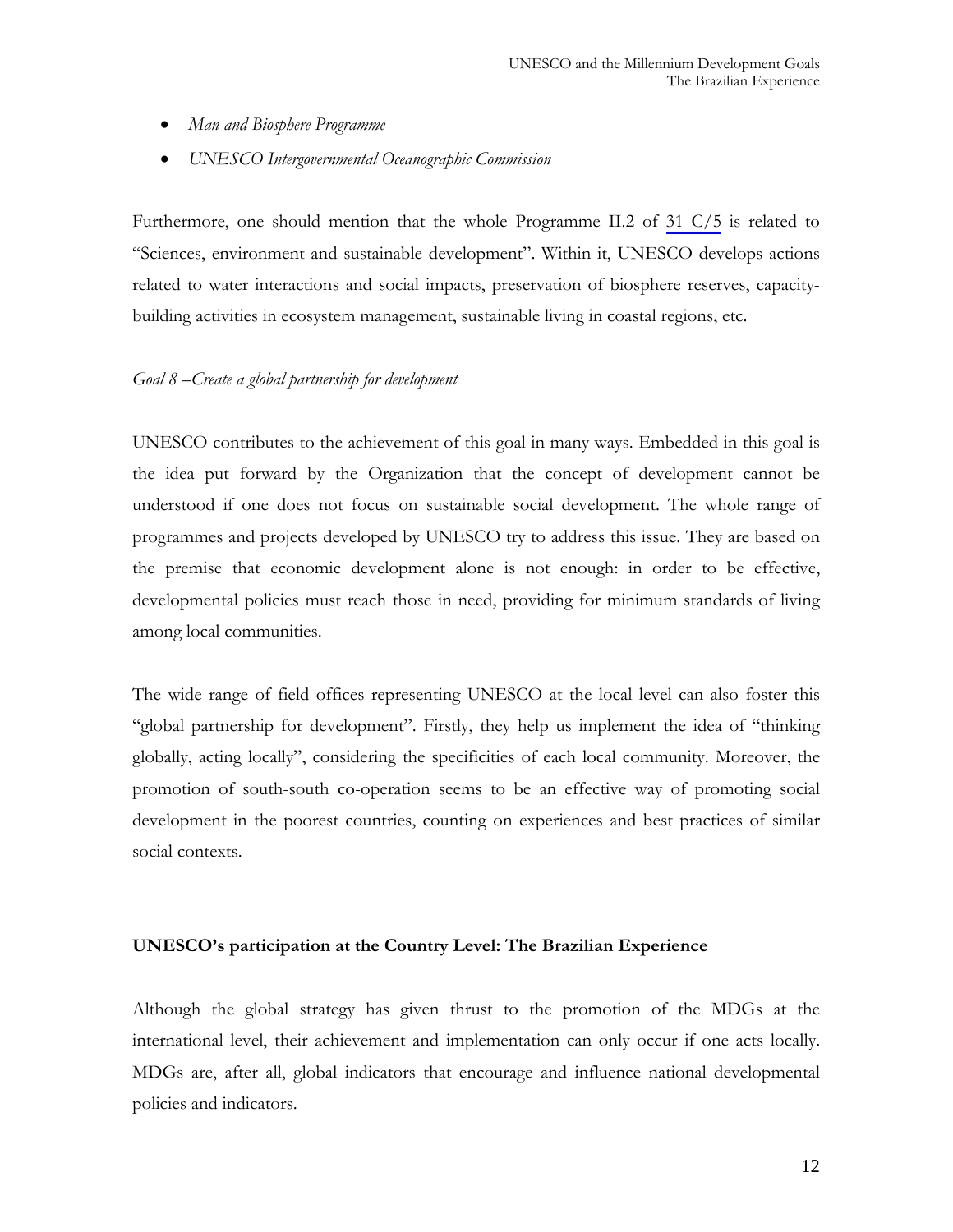Even before the approval of the Millennium Declaration, some MDGs (which were called International Development Goals up to that moment) were already present in national strategies. The approval and ratification of a development goal in an international conference usually brings about an attempt to internalize the norm, through public policies aimed to attain the established goal. Most of the international summits and conferences held throughout the 90s created this sort of commitments, which have been constantly incorporated in national strategies.

During the last decade, Brazil went through an unprecedented reform of its state apparatus, along with economic and political stabilization. This also meant a restructuring of old public strategies into new policies, making use of the social knowledge that emerged during this decade. In this regard, incorporating international recommendations became one critical concern in the process of policy design and implementation. International commitments soon became internal norms, approved by the Congress and integrated in the public administration, especially under one of the Ministries or special Secretaries.

According to the Brazilian Constitution, the Multi-Year Plans prepared by the Executive branch are the major medium-term planning tools for the Government and its developmental strategy. This is the *Avança Brasil*, a comprehensive plan that sets Brazilian targets that are usually in tune with international goals. One key example of this is Programme "Every child in the school", which aims to universalize access to primary education" (Millennium Goal 2).

The Brazilian experience on the MDGs and the devising of a comprehensive development strategy was based on a symbiosis among the National Government (as well as State and Municipal administrations), the civil society, the private sector and the UN-system.

UNESCO/Brazil could integrate itself in this national partnership due to its internationallyrecognized experience in adding value to national projects, the legitimacy conferred to UNESCO's symbolic and practical meanings and its leverage to conduct policy dialogue among different social sectors and gather the best expertise to implement governmental projects.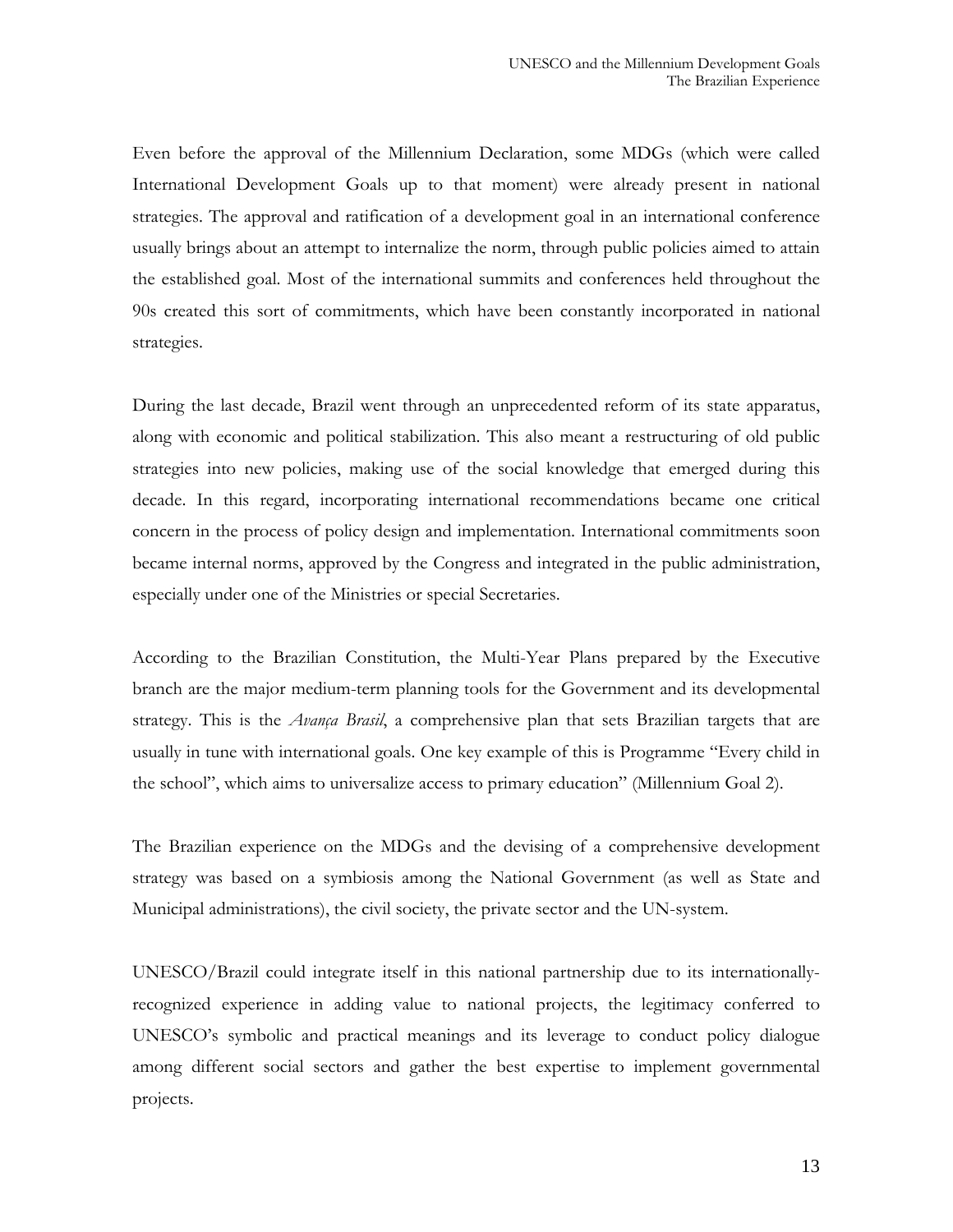Since 1996, UNESCO's cooperation with the Brazilian government has been increasing on a yearly basis. Currently, UNESCO has technical co-operation agreements with virtually every single Ministry that deals with our mandate areas: Ministries of Education, Health (conducting health education initiatives), Science and Technology, Environment, Culture, etc. These technical co-operation projects, as we will see below, are in tune with goals set within UNESCO and the overall Millennium Goals.

The national partnership for the MDGs, however, does not occur solely on the basis of technical co-operation projects. Several other activities are developed: research projects, publications, seminars, etc. These are usually co-organized by UNESCO and other Government or UN-system agency.

Below is a brief description of the different sorts of activities conducted by the Office in the realm of the MDGs. This list does not intent to comprehend all projects developed by the Office, but rather to give an overall picture of our contribution to the strengthening of the MDGs in Brazil.

## **Technical co-operation projects according to the MDGs**

## Goal 1 – Halve Extreme Poverty and Hunger

## *National Policy for Social Assistance*

UNESCO supports the implementation of the National Policy for Social Assistance, through a technical co-operation agreement with the Ministry of Social Security. The programme's main goal is to create a new concept of social assistance, through sustainable development and decentralization. This shall bring about social inclusion and protection of social rights. A new culture of social assistance is envisaged, counting on effective governmental actions, raising quality of life and curbing poverty in the country.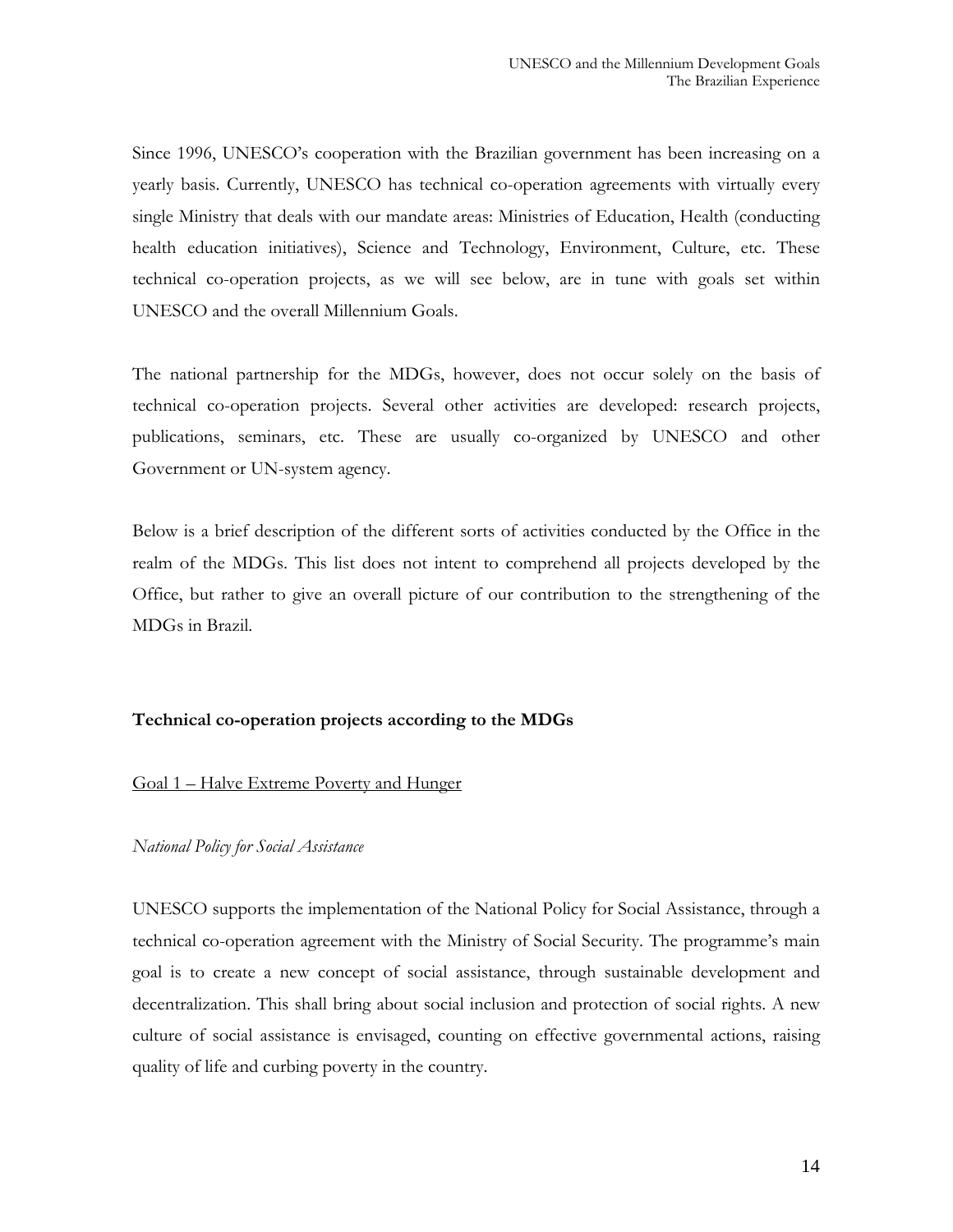#### *Active Community*

The Active Community is a very innovative strategy put forward by the Federal Government through a NGO it created (*Solidarity Community*). It promotes a local integrated and sustainable development in the poorest Brazilian Municipalities, as a means to foster the halving of poverty in the country. The Programme's first phase included 137 municipalities around the country, which underwent training sessions for agenda-building regarding local integrated and sustainable development implementation processes. The main challenge is achieving 1,000 municipalities until 2002. The selection of municipalities that will be included in the project occurs through analyzing human development indicators in the municipalities.

#### *Agency of Education for Development (AED)*

UNESCO Brazil has been supporting AED, a public programme that develops a wide array of actions aiming to increase management and entrepreneurship capacity of small enterprises, local governments and civil society organizations in Brazil. The strategy envisaged by AED focuses on the promotion of a local, integrated and sustainable development (DLIS), that is, initiatives that encourage the creation of sustainable communities that can promote their own local development. This can only be achieved by changing the traditional view of compensatory policies into a modern position regarding public policies, focusing on partnerships between the State apparatus and the civil society in order to implement policies that are in tune with local needs and that rely on local agents for its implementation. The motto "think globally, act locally" can be directly applied in this strategy, which is gaining reputation and legitimacy in the Brazilian scenario.

## Goal 2 – Achieve universal primary education

#### *Solidarity in Literacy*

UNESCO co-operates with *Solidarity in Leteracy* for the implementation of its literacy programme for children and adolescents, one of the most innovative literacy projects ever prepared in Brazil. The methodology developed by the programme involves several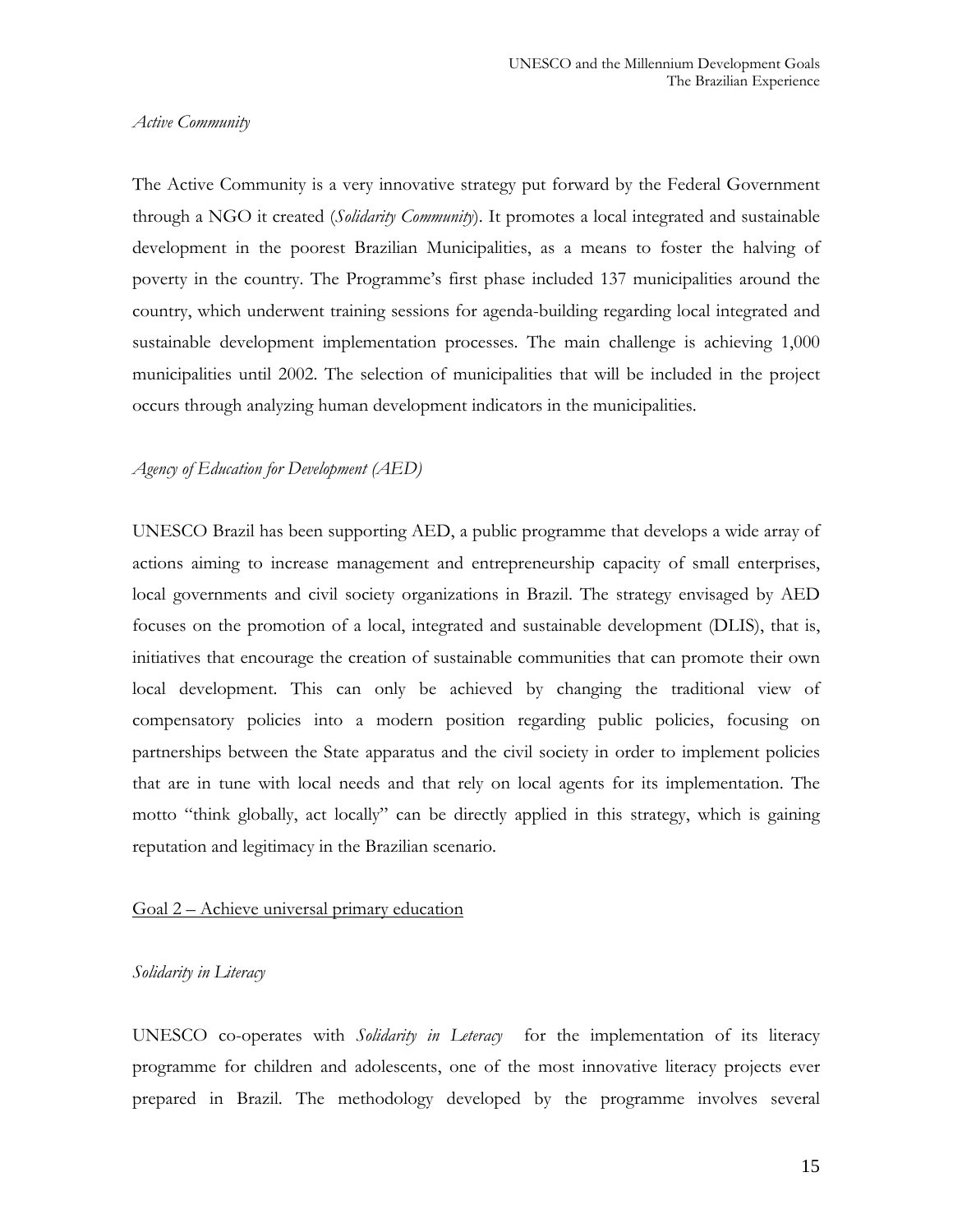Governmental sectors, the civil society, the private sector and universities to co-finance and implement educational programmes at the local level, offering education for virtually every child and adolescent in Brazil. The creation of this programme is certainly one of the key reasons to explain how Brazil will achieve universal primary education even before the deadline established by the MDGs (2015).

## *Associated Schools Project*

The Associated Schools Project has been created in 1953, currently counting on more than 5,000 schools all over the world. Brazil participates in the Programme, gathering 200 schools up-to-date. Its main objective is to spread the spirit of tolerance and respect for human rights. In Brazil, the Programme is directly related to projects implemented by UNESCO within the Culture of Peace. One should mention the "Making Room" Programme, developed in several cities and States. It promotes the opening of schools over the weekends, creating spaces for youth sociability, also diminishing violence levels in local communities.

UNESCO conducted some research projects that demonstrated that the Programme could effectively allow for the creation of a new type of relationship between the student, the teacher and the school, making them closer actors with community concerns. This closeness allowed for the identification of a more active role of the school in their personal lives, encouraging them to actively participate and attend school activities.

#### Goal 3 - Empower women and promote equality between women and men

### *Profae*

UNESCO and the Ministry of Health co-operate for the training of nursing professionals in Brazil. This project offers education for nursing assistants that only completed basic education. Thus, they have the chance of acquiring specific technical knowledge and to complete their schooling courses.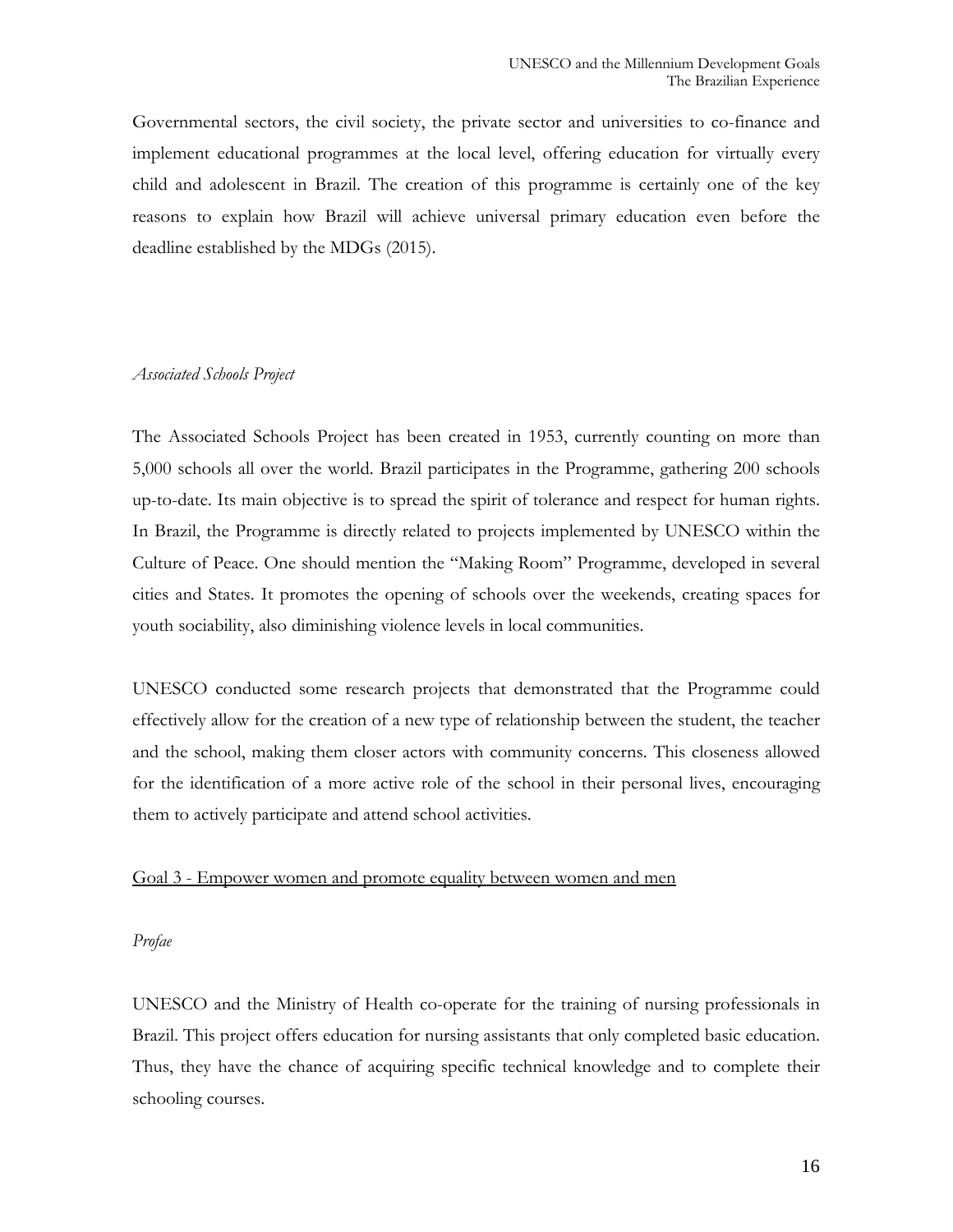After the conduction of market studies, it was detected that there are many more women than men working in the nursing area. The Ministry of Labour affirms that there are six female workers for each male worker (women's participation accounts for approximately 86,6% of nursing professionals). Since the project's main priority is to offer better professional training, the women involved will be directly benefited through educational improvement and possibly higher wages.

One should also mention that the project employs state-of-the-art technology on distance education in order to train the persons involved in it. Apart from reaching nursing professionals at virtually every single region in Brazil at lower costs, this also makes women acquainted with the new information and communication technologies, helping bridge the gap between the "information poor" and the "information, the so-called digital divide.

#### *Solidarity in craftsmanship*

For a long time, UNESCO has been a partner of the Solidarity Community, providing a particular technical co-operation to Programme Solidarity in craftsmanship. This programme aims to improve the quality of living of poor communities by encouraging crafts activities, thus revitalizing and disseminating traditional knowledge and the local culture.

The artisans involved in the Programme are mainly women (around 85% of the artisans) from 22 to 50 years old and low-schooling rates. Most of them live in rural areas and compose large families whose total income amounts up to two minimum wages (approximately 150 dollars). The Programme thus offers these women different opportunities for raising their quality of living and their incomes.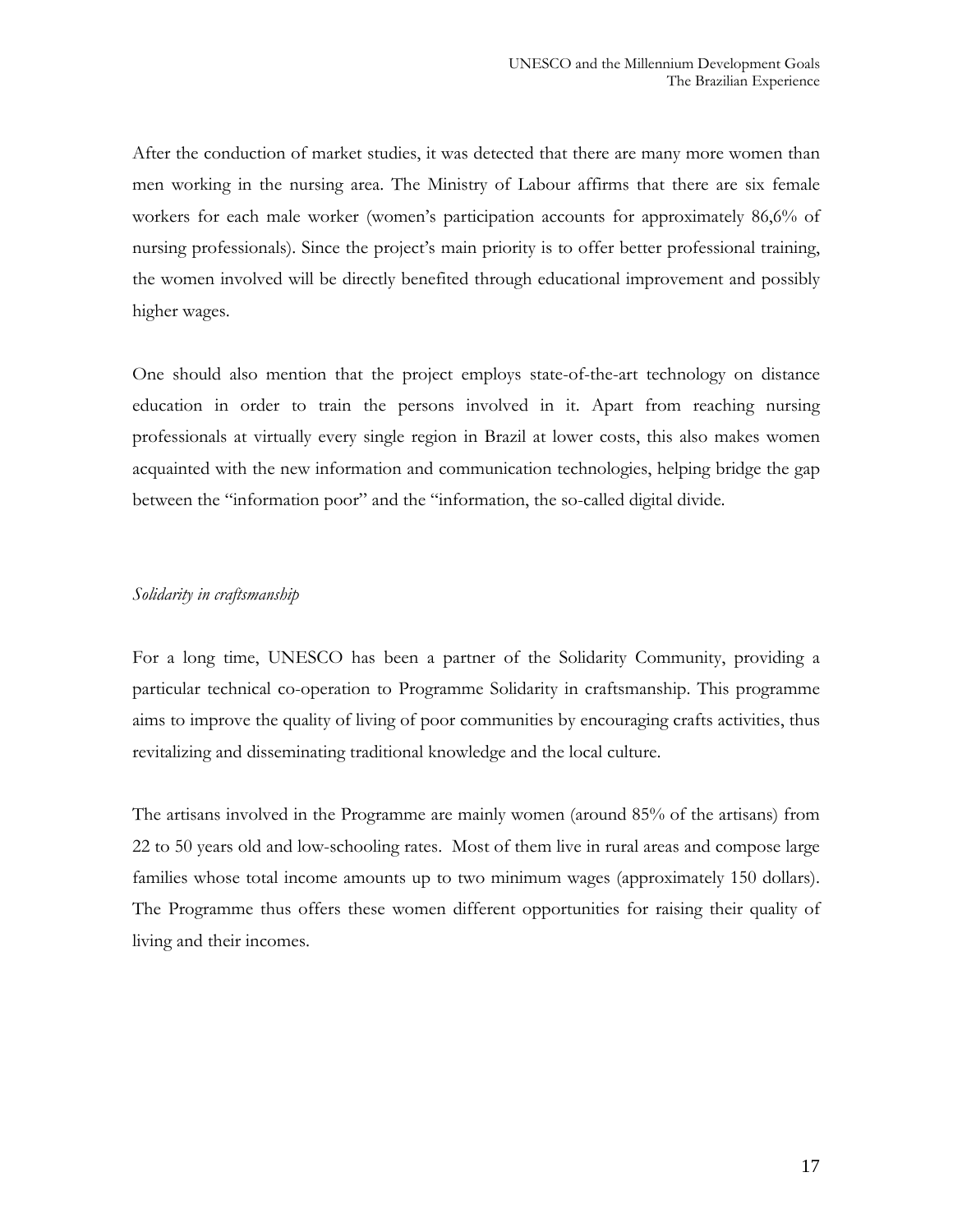# Goal 4 - Reduce under-five mortality by two-thirds and Goal 5 - Reduce maternal mortality by three-quarters

## *Project Basic Care*

UNESCO and the Ministry of Health have signed a cooperation agreement in 2000, for the implementation of Programmes "Basic Care" and Family Health". The Programme is based on the conception that prevention is the best strategy to fight diseases. The Programme thus develops educational training activities for the family health teams, diffusing preventive practices among them. Around 50 million people are reached by these teams, involving 3,800 municipalities.

## *Project Profae*

Besides helping bridge the gender gap, Project Profae has also an education for health component that causes a diminishment of both maternal and child mortality rates. Due to professional qualification of nursing technicians and support personnel, the quality of health assistance improves in a yearly basis. Prevention, assistance and health promotion, which are achieved through an intensive training process with nursing personnel, bring about the reduction of mortality rates both for mothers and their children.

## Goal 6 – Fighting HIV/AIDS and other diseases

In Brazil, UNESCO is associated to the National Co-ordination on STDs/AIDS at the Ministry of Health for the implementation of the National Programme to fight the epidemic, which counts on Brazilian resources and a World Bank loan. The great capacity to attract partnerships towards the National AIDS Programme is certainly one of the factors that contribute to its recognized international success.

This success is also directly related to the decentralization capacity for the State and Municipal levels, in order to allow for the implementation of community actions in close contact with the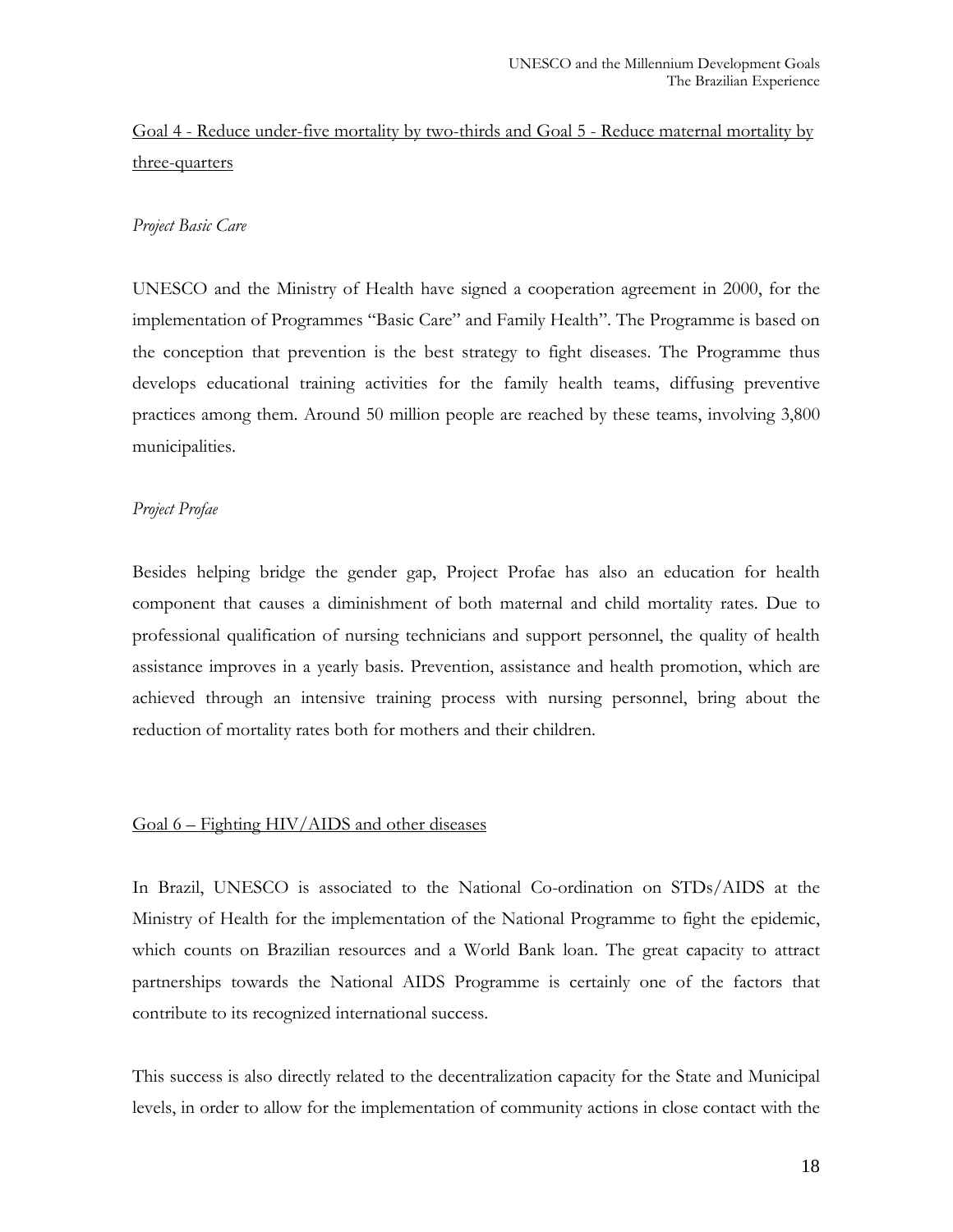local population. Thus, UNESCO also co-operates with São Paulo State and Municipal Governments, implementing the AIDS Programme in these places. The programme reached considerable success, especially due to the productive partnership between UNESCO and the State and Municipal AIDS Departments.

The strategy adopted is encouraging behavioural change through education, with special emphasis on youngsters. A wide network of NGOs has been created. Their direct contact with local communities make them a fundamental component for the very implementation of the programme, contributing for effective actions. More than 1,000 NGOs are involved in this initiative.

## Goal 7 – Ensuring environmental sustainability

#### *Water for All*

In Brazil, UNESCO supports the Ministries of Environment and National Integration since 1998, through technical co-operation agreements focusing on the strengthening and implementation of the National Policy for Hydrological Resources. This Programme is in close connection with UNESCO's actions worldwide, especially through the International Hydrological Programme managed at Headquarters.

UNESCO co-operates with the federal government for the implementation of Proágua, a national programme related to water management in Brazil's semi-arid regions. Its main objective is to increase water supply for low-income communities in that region. For this end, it trains and mobilize POPULAÇÕES RIBEIRINHAS so that they can create a new culture of relation with the environment, promoting sustainable practices at the local level, implemented and observed by these communities.

### *Environmental Education*

As a means to raise awareness regarding the importance of our common environment, UNESCO co-operates with the Ministry of Environment for the implementation of the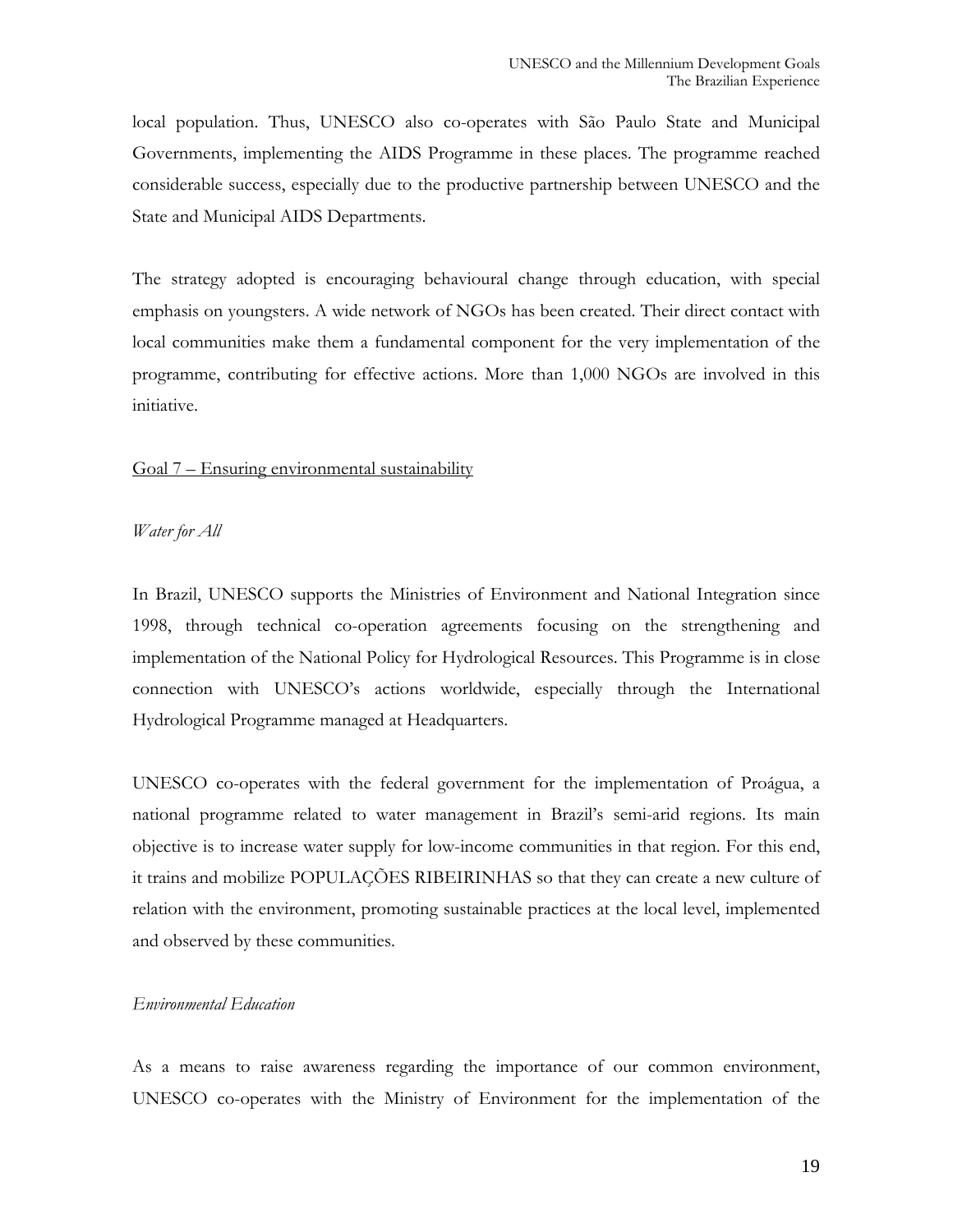National Programme on Environmental Education. This project aims to disseminate knowledge and abilities for improving quality of living and spreading the idea of a sustainable future.

Many actions have been developed within this project, including the creation of Interinstitutional Commissions, Environmental Education Centers in Brazilian States, thus stimulating the implementation of Agenda 21 at the local level. More than 20,000 multipliers will be trained, in order to disseminate messages related to sustainable development among the civil society.

## *Science and Technology Public Policies*

Science and technology are currently recognized as one of the most important elements to promote not only environmental sustainability, but also to reach a broader standard of social development. In this regard, the Ministry of Science and Technology has signed a technical cooperation agreement with UNESCO for the joint preparation of guidelines for public policies in the area of science and technology in Brazil.

One of the key components of this project is the creation of the *White Book*, which should gather definitions on public policies, guidelines, lines of action and priorities for the development of science and technology in Brazil. This also includes training and capacitating Ministry personnel in the areas of planning and management in science and technology.

This programme's conception was based in the idea that, even though the word "science" is not mentioned at all in the Millennium Declaration, it is nevertheless an element of utmost importance for any sort of social, human or economic development in the twenty-first century. Furthermore, one has to consider that UNESCO is well placed to provide a very reliable assistance for member-States in their definition of public policies in this area, thus helping them create the necessary environment for the development of science and technology at the national level.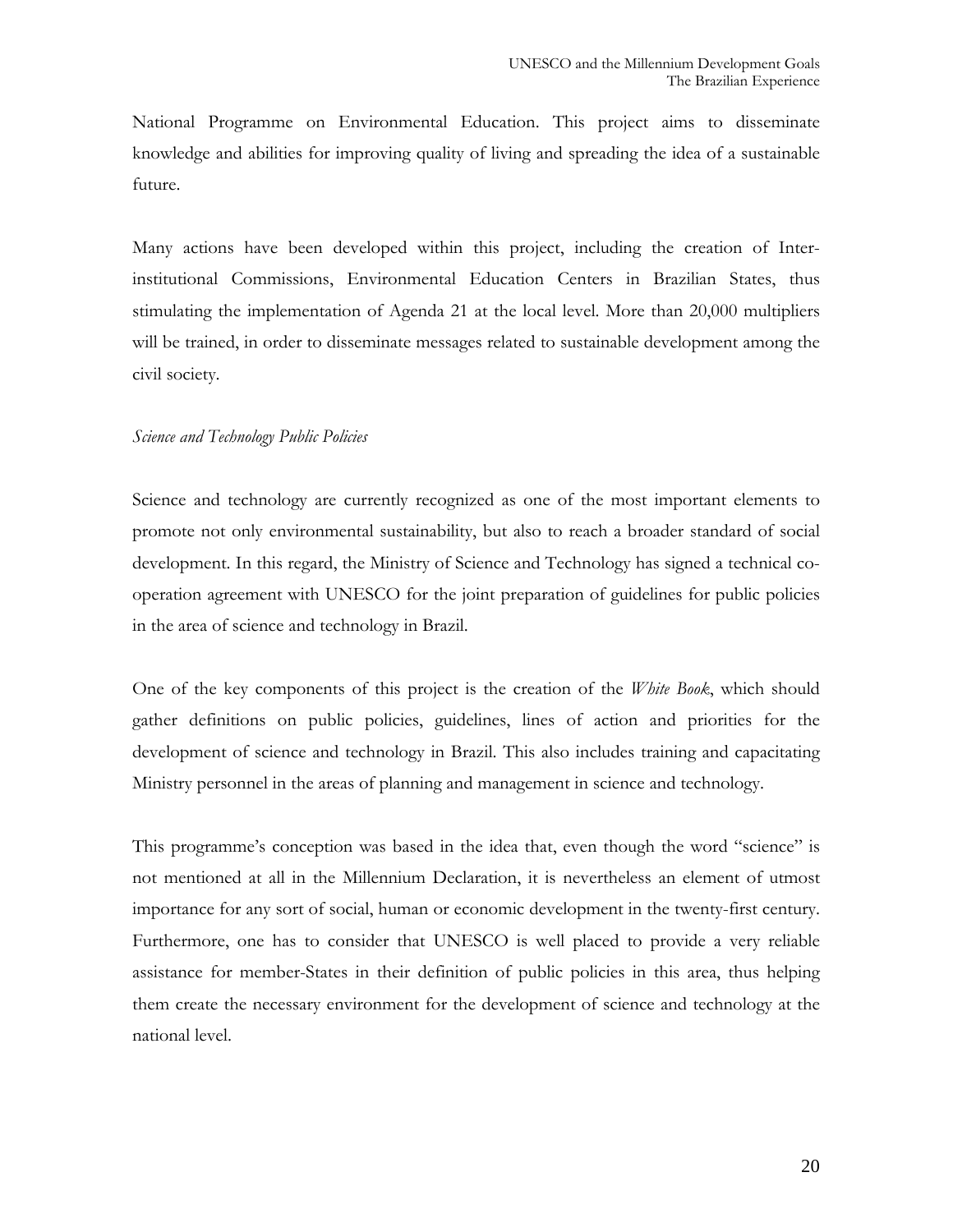## Goal 8 - Create a global partnership for development, with targets for aid, trade and debt relief

Horizontal Co-operation between UNESCO/Brazil and African countries

Following some guidelines from the Director-General, the Brasilia Office started to provide technical co-operation to other UNESCO Offices around the world. This co-operation has strongly involved the education and science sectors in the Office.

## *Sharing successful experiences in the field of HIV/AIDS*

This project aims to strengthen youth networks in three regions of Mozambique (Sofala, Zambezia and Gaza), helping local communities to face AIDS-related problems. UNESCO/Brazil will identify successful experiences and didactic material produced in Brazil and that can be adapted to the specific reality of Mozambique.

## *Cooperation with Mozambique in the Science and Environment Sector*

UNESCO/Brazil and government officials of Mozambique have been holding several meetings during the last months. Besides sharing best practices in this area, the possibility for applying successful Brazilian programmes in Mozambique communities has been discussed, including the areas of environmental education, social technology, science and technology, etc. These co-operation initiatives include:

> - Negotiations regarding the use of Brazilian satellites for environmental monitoring in Mozambique. After being analyzed several times at Headquarters, UNESCO/Brazil conducted policy dialogue among authorities from the two countries, which resulted in an agreement on this particular issue. One of the actions within this project was a mission of technicians from Mozambique, which took courses on environmental monitoring and the use of environmental satellites in Brazil;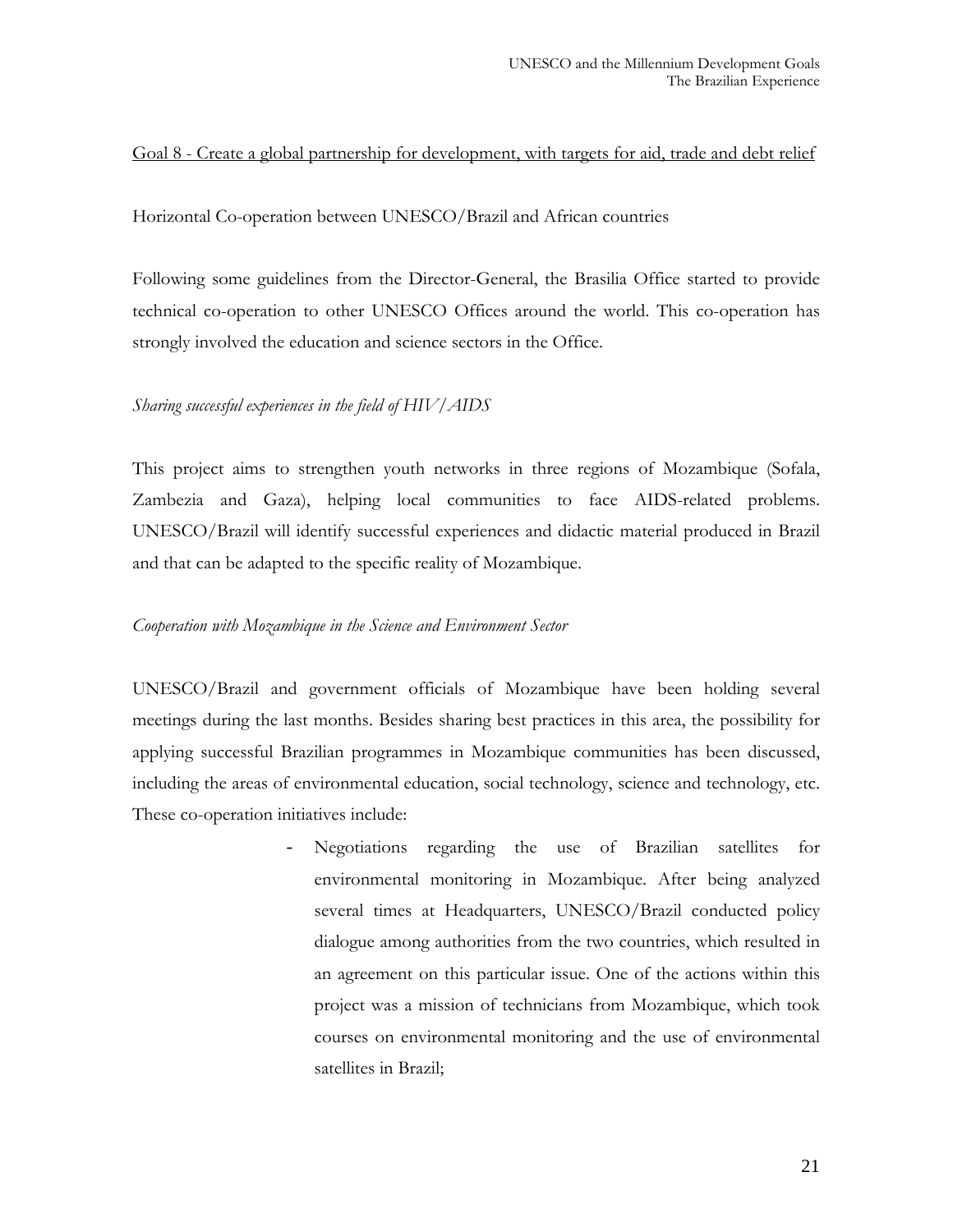- A joint project for the training of human resources has also been discussed with Mozambique. This would focus on students taking MSc and PhD courses, focusing on Mozambique at first, but aiming to spread to other Portuguese-speaking countries in Africa. The Brasilia Office is currently negotiating with the Brazilian Ministry of Science and its subsidiary bodies the establishment of a scholarship quota for students from Mozambique.
- Brazil and Mozambique have also been co-operating in the field of Meteorology. Technicians from the two countries have met in order to discuss the possibility that Brazilian technicians calibrate the standards used by Mozambique's National Institute of Meteorology, involving the Brazilian Institute for Space Research (INPE).

## *Literacy Programmes*

In partnership with Programme *Alfabetização Solidária* (Solidarity in Literacy), UNESCO/Brazil will support the Maputo Office in the establishment and strengthening of literacy programmes in the country. *Solidarity in Literacy* will donate didactic books to be used in literacy classes in Mozambique, whilst UNESCO will provide transportation and distribution of the material. The aim is to expand this programme to other Portuguese-speaking countries in Africa.

#### *School Grant Programme in Mozambique, Tanzania and Sao Tomé e Príncipe*

UNESCO is supporting the establishment of the very successful School Grant Programme in these three countries. In the pilot phase, the Brasilia Office will cover the costs of 5 scholarships for each country. Negotiations are being held so that UNESCO covers also additional costs related to the implementation of the Programme in these countries.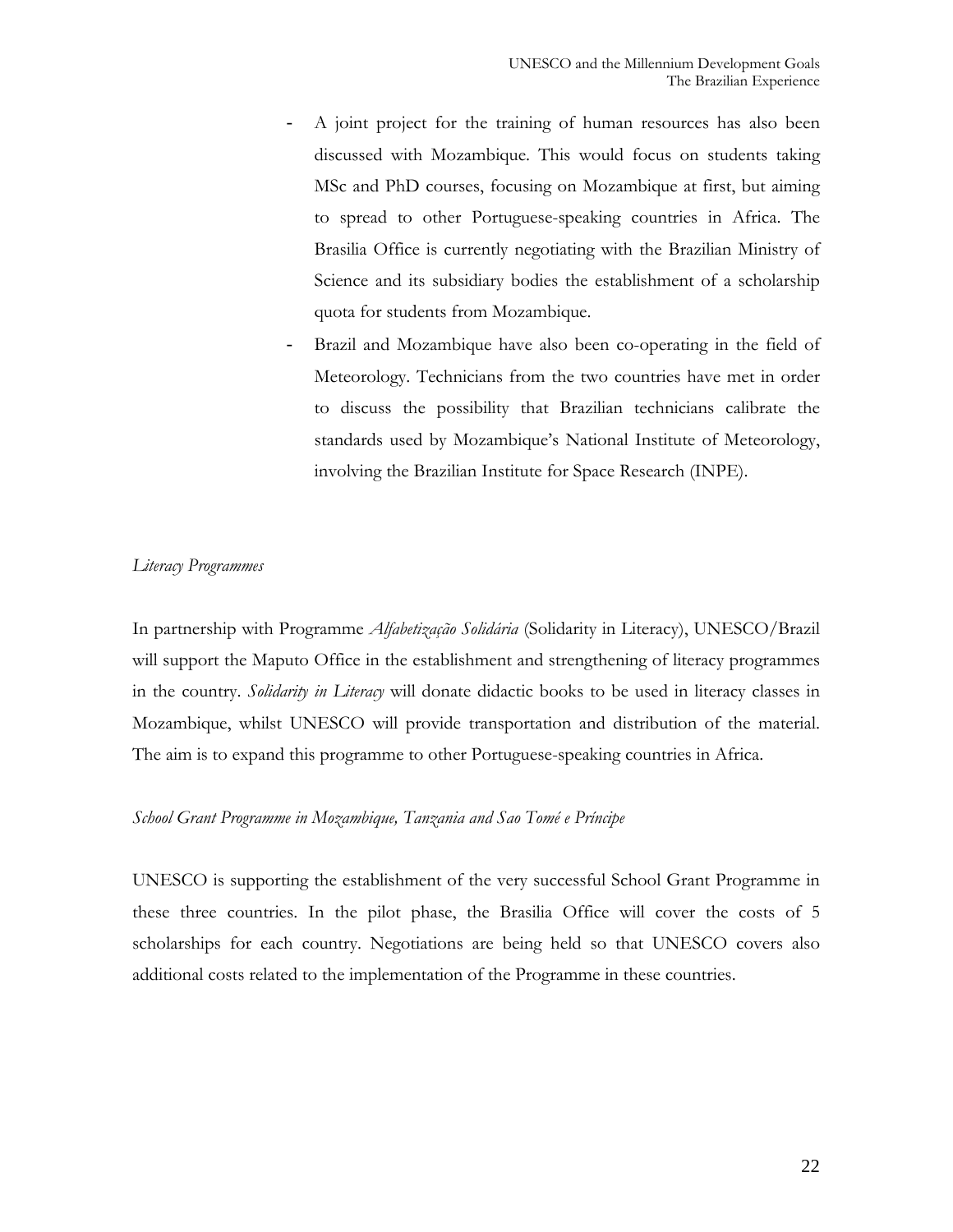#### *Cooperation with Equador*

UNESCO Office in Quito has the status of UNESCO Regional Office for Communication and Information in Latin America. Thus, several Brazilian projects are being supported by the Quito Office, especially in the area of Community Radios, Digital Inclusion and Press Freedom. Besides, UNESCO/Ecuador supported the organization of the Latin American Forum for Information Society, held in Rio de Janeiro. Cooperation in other areas has also been advancing: the President of IPEA (Brazilian Institute for Applied Economics) went on a mission to Quito, supporting UNESCO. Technicians of the Science and Environment Sector engaged in negotiations with the local government, in order to implement the Brazilian parameters of the Programme for Environmental Education.

## **Cooperation within the UN-system in Brazil**

The UN-system in Brazil develops a number of joint activities that are directly linked to the MDGs. This includes mainly the organization of large seminars and the conduction of research projects, as well as partnerships for publications.

Up to now, no country-team for the MDGs has been assembled, even though awareness regarding the Millennium Campaign has been widespread. Some activities are currently being designed as a means to effectively launch a wide partnership for the MDGs in Brazil UNESCO and UNDP are currently discussing the possibility of launching a collection of the declarations approved in the largest international conferences and summits during the 90s, what gave birth to the International Development Goals and the MDGs themselves. UNews, the magazine of the UN-system in Brazil, will circulate a special edition on the MDGs, assessing the projects developed by each UN agency.

Below is a list of activities developed by the UN-system in Brazil regarding the MDGs. This list is by no means exhaustive, but rather it intends to represent the main lines of action these institutions develop in the country.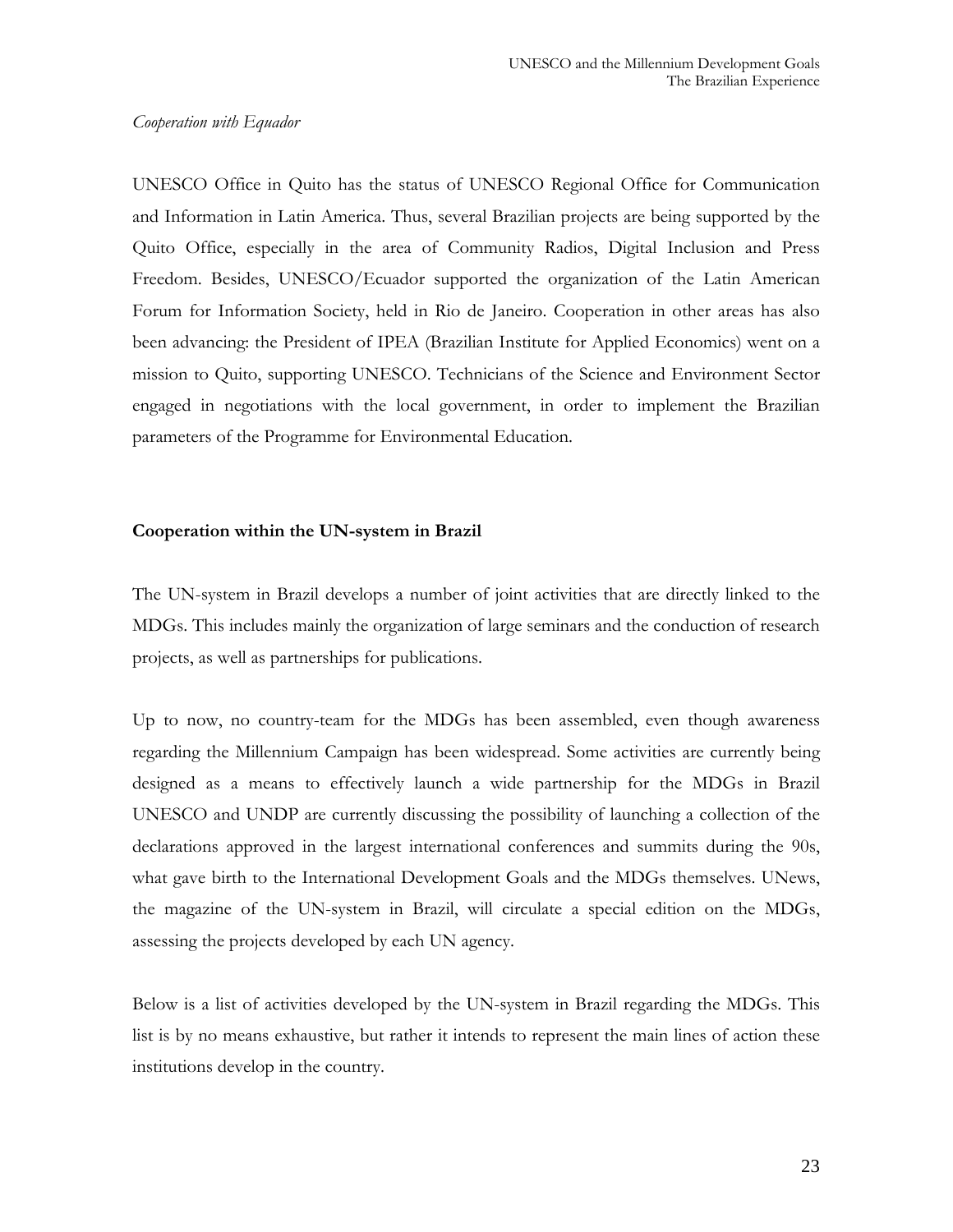#### *Cooperation for the School Grant Project*

UNICEF and UNESCO have jointly worked in the realm of the School Grant Project. One has to consider that this is one of the most innovative and successful social project ever developed in Brazil, combining minimum income, poverty alleviation and education (MDGs 1 and 2). Along with UNICEF, UNESCO conducted an evaluation of the project in the Federal District, which pointed out that it indeed makes a difference for those affected

Along with the Education Commission in the Senate and the Ministry of Education, UNDP and UNESCO jointly organized an international seminar on the School Grant project (20-22 May 2002), held at the Ministry of Foreign Affairs. The meeting was one of the most important gatherings of specialists on this project. The meeting was also supported by ILO.

## *Early-childhood education*

UNESCO, UNDP and UNICEF participate in the Millennium Fund for the development of early-childhood education in Brazil. This fund counts on US\$ 135,000 from the World Bank, and will attract more funds from the private sector. Its objectives are closely related to the Dakar Goals and to the second MDG, that is, providing universal primary education. UNESCO is the Executive-Secretary of the Millennium Fund in Brazil.

Along with the World Bank, UNESCO published a simplified handbook for early-childhood public managers, aiming to affect mainly those at the municipal level, who have difficult access to technical information. It intends to raise their awareness regarding the importance of earlychildhood education, encouraging them to develop this theme in their municipalities.

Another joint activity developed by the UN-system is the Early-Childhood Committee, which is linked to the Active Community Programme (which aims to promote a local integrated and sustainable development in the Brazilian poorest cities). UNESCO and UNICEF are members of the Committee, providing technical expertise to the discussions held and the material produced. The Committee aims to articulate actions by the Federal Government, International Organizations and NGOs towards children, in what concerns education (MDG 2), health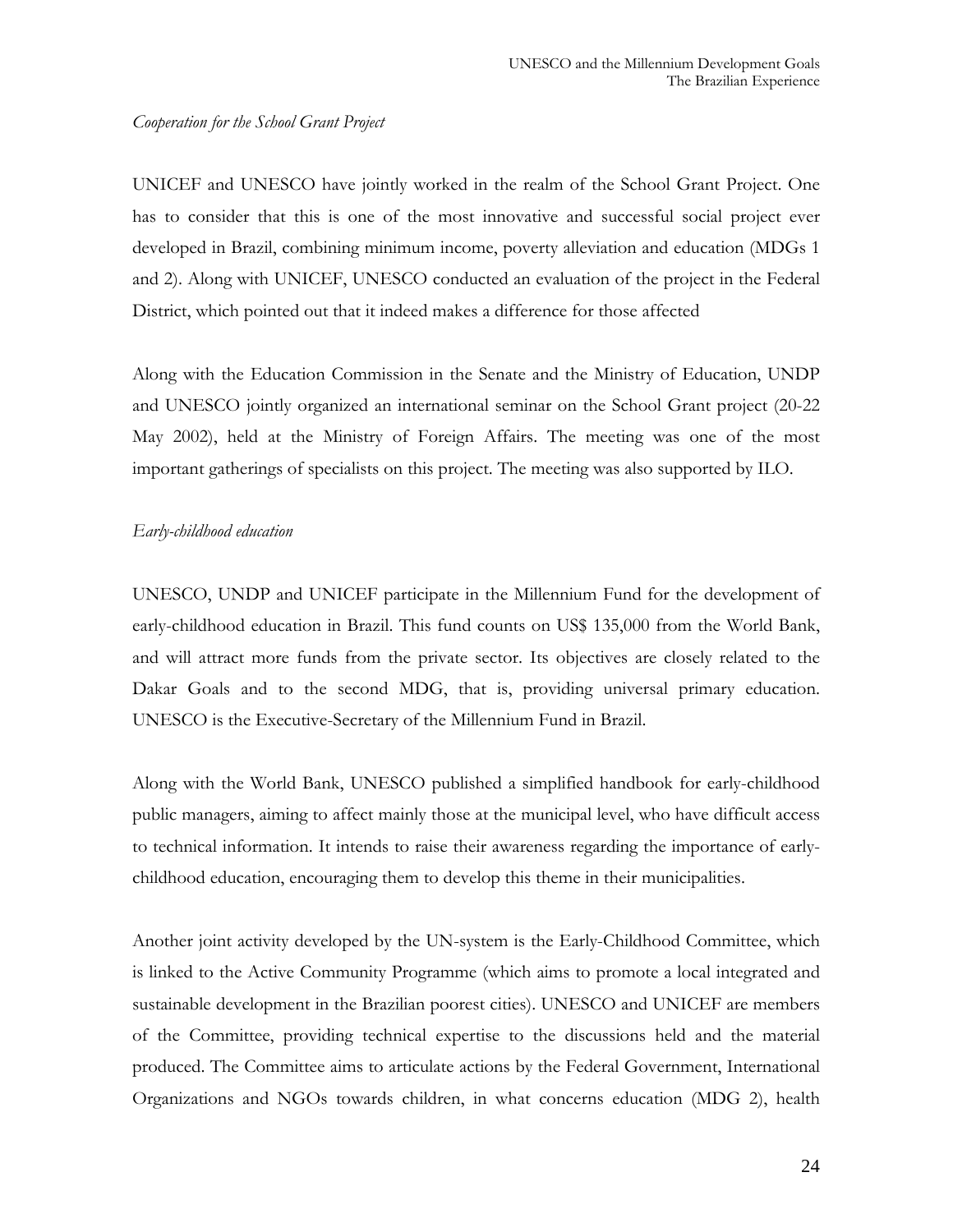(MDGs 4 and 6) and poverty alleviation (MDG 1). A very complete handbook for managers is being released, containing detailed information on early-childhood legislation, public policies, concepts, etc.

#### *Research Projects*

The UN-system is closely integrated in what concerns research projects that identify major issues in the public agenda and allow for the proposal of public policies to tackle them. One of the major research projects ever conducted in Brazil is *Violence, Drugs and AIDS in Brazilian Schools*, which was supported by UNAIDS, the World Bank and coordinated by UNESCO, as well as a number of institution that are not part of the UN-system.

Two inter-agency groups were created by the UN-system: the *Inter-Agency Group for Racism* and the *Inter-Agency Group for Education and Culture*. A very important research project was conducted by UNESCO and supported by UNDP, regarding the first topic, entitled *Racism in schools*. It tackles the issue of racism as a major barrier for the achievement of education for all (MDG 2). Several others research projects are being conducted by UNESCO, in partnership with the UN-system.

#### *Seminars and conferences*

Finally, yet another sort of activity developed in partnership with the UN-system in Brazil: organizing international seminars and conferences. Some major examples of this activity are the conduction of several events within the scope of the Culture of Peace Programme.

Along with the Inter-American Development Bank (IDB), UNESCO organized one of the largest seminars on teacher education, *Regional Conference "Teachers performance in Latin America and the Caribbean"*, held in Brasilia in July, 2002.

A National Meeting on Innovative Social Experiences was organized by the World Bank, held in Brasilia last June, co-sponsored by several institutions from the UN-System (ILO, UNICEF and UNESCO)., as well as NGOs. It aims to award innovative experiences developed by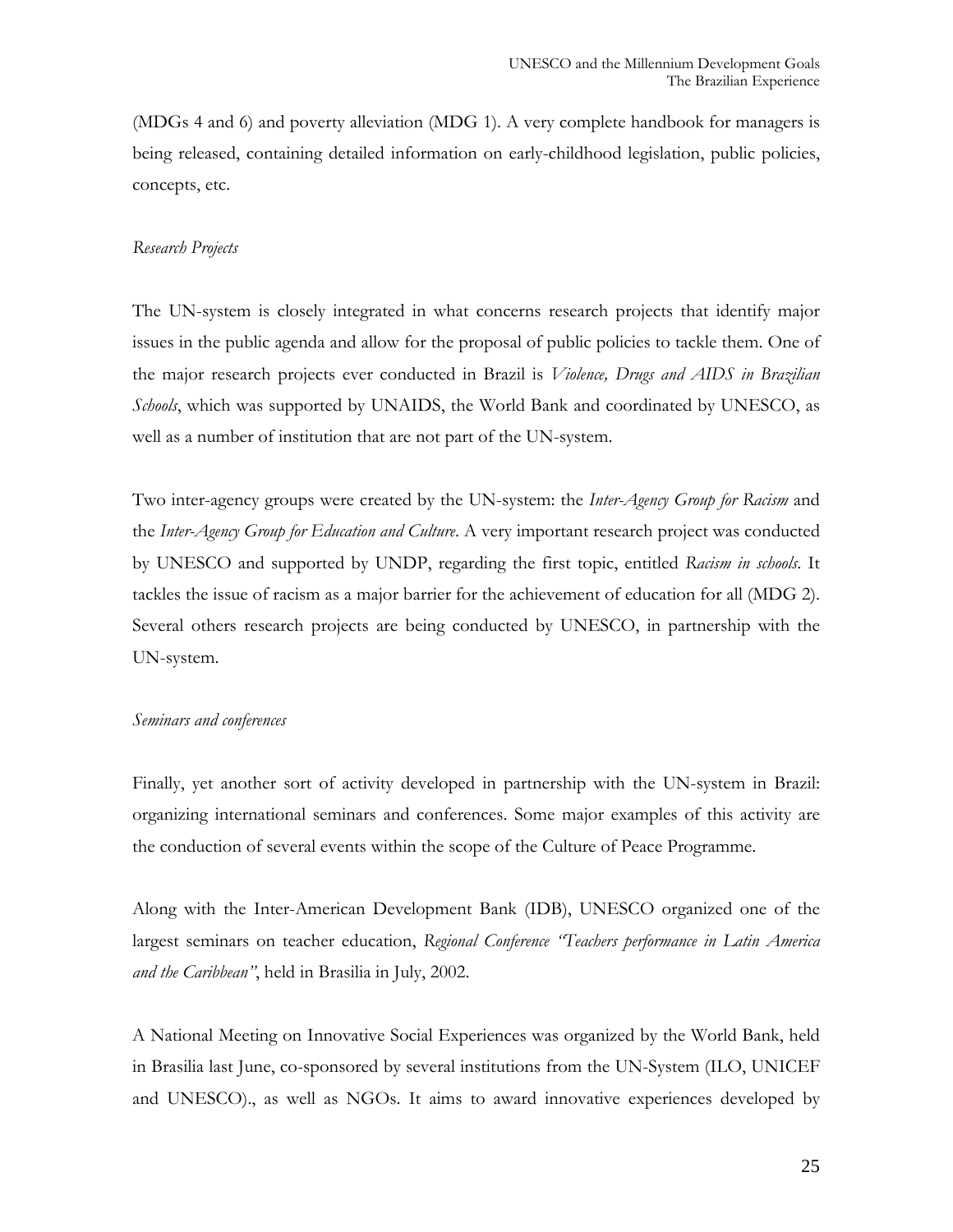NGOs that actively contribute to the promotion of social and human development, especially in what concerns poverty eradication (MDG 1), sustainable development (MDG 7), strengthening of human rights (MDGs 1-6), etc.

## **Lessons learned from past experiences and suggestions for the full implementation of MDGs in Brazil**

After this brief overview of the activities conducted by UNESCO and the UN-system in Brazil regarding the MDGs, some notes can be made regarding the successes and flaws of the strategy envisaged so far.

- A close degree of cooperation between the UN-system and the Governmental counterparts is a prerequisite for the success of social projects focusing on the MDGs. Policy dialogue at all levels facilitates the spreading of the messages contained in the MDGs to governmental authorities, fostering the internalization of these objectives in the national development strategy;
- Promoting awareness-raising on the importance of MDGs is by no means a short-time task. The Brazilian experience shows that the creation of the institutional conditions for development – and for the promotion of MDGs – is a long process of collaboration between the parties involved. In this country, this process has started in the early- and mid- 90s, which has slowly but progressively ameliorated social indicators in Brazil, creating a path for the meeting of the MDGs and their specific targets;
- Even before the launching of a global MDG campaign, one should think of disseminating the MDG message among UN-system staff. Few persons, especially at the field level, are aware of the impact that MDGs pose to their agency medium- and long-term strategies. Acting "internally" as well as "externally" is certainly a top priority if we are to effectively disseminate the MDGs worldwide;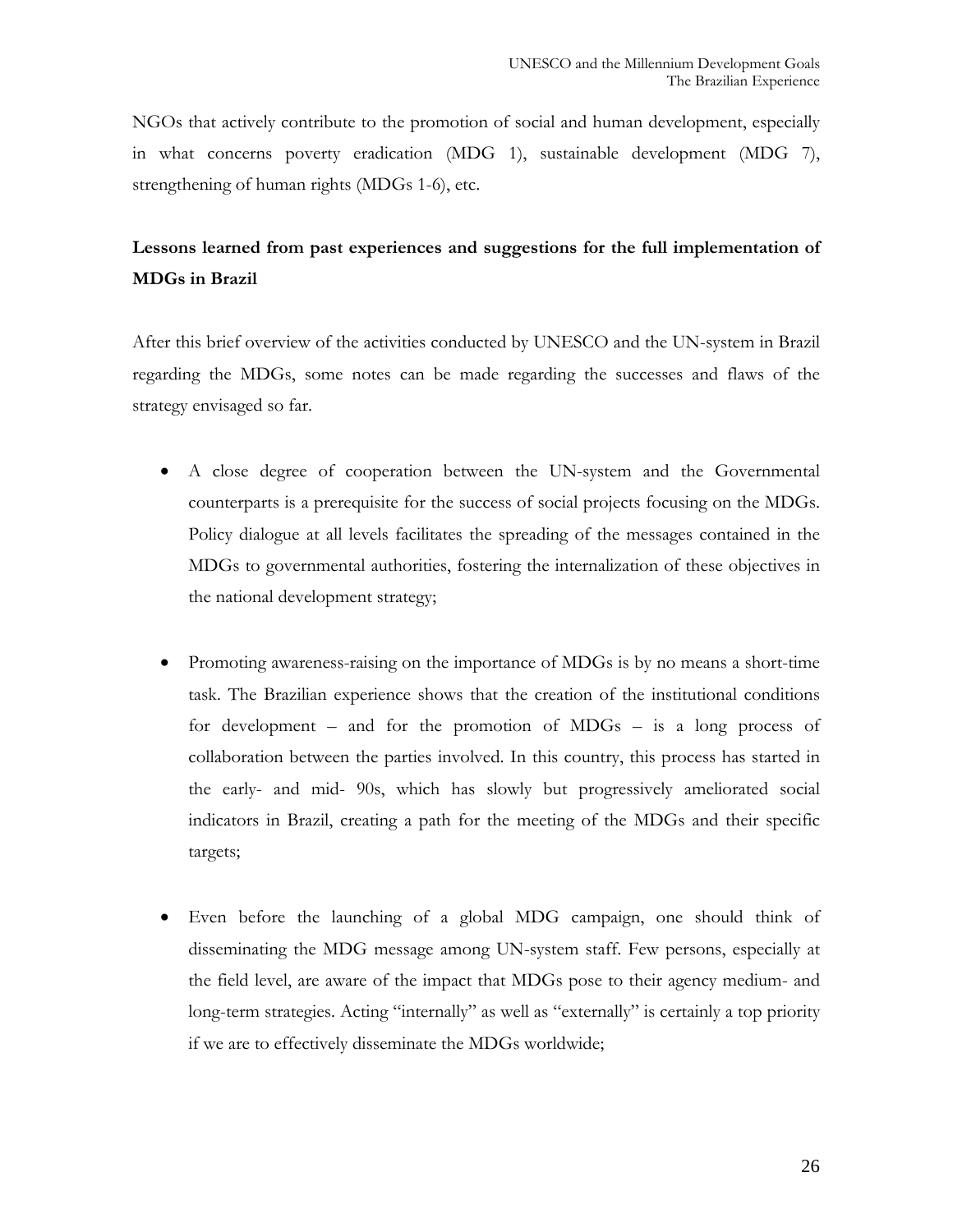- Within UNESCO, it is of utmost importance that a clearer strategy for the MDGs be developed. One can note the close similarities by UNESCO's Programme and Budget (31 C/5) and the MDG strategy, as previously mentioned. However, for effective actions to be taken, more specific knowledge and policy orientation is required. The idea of consulting Field Offices regarding their activities in the realm of MDGs is certainly a good beginning (the first such action was the questionnaire sent by the Chief ERC/CFS/OFP). More such initiatives could be conceived, e.g. a gathering of international specialists (Mr. Jeffrey Sachs himself could be of great importance) along with staff from Headquarters and the Field Level, in order to promote the discussion of how to best adapt UNESCO's medium-term strategy for the MDGs. This would give a great amount of information for UNESCO staff, especially at Field Offices, to conduct further actions in partnership with the UN Country Teams and UNDG.
- At the field level, an important strategy is also the conduction of seminars and meetings gathering national specialists and international experts that have a close contact with national reality, for the discussion of national strategies for the MDGs and the role of the UN-system in this strategy. This discussion would be richer if there is a general guideline for action regarding the MDGs coming from Headquarters.
- Further discussion regarding how UNESCO could contribute in the preparation of the MDG Country Report is also a major priority. UNESCO's ability to collect data, especially in what concerns education, the environment and AIDS should be encouraged. UIS could also be involved in this task. This could be very profitable for countries like Brazil, which have not yet prepared its MDG Report.